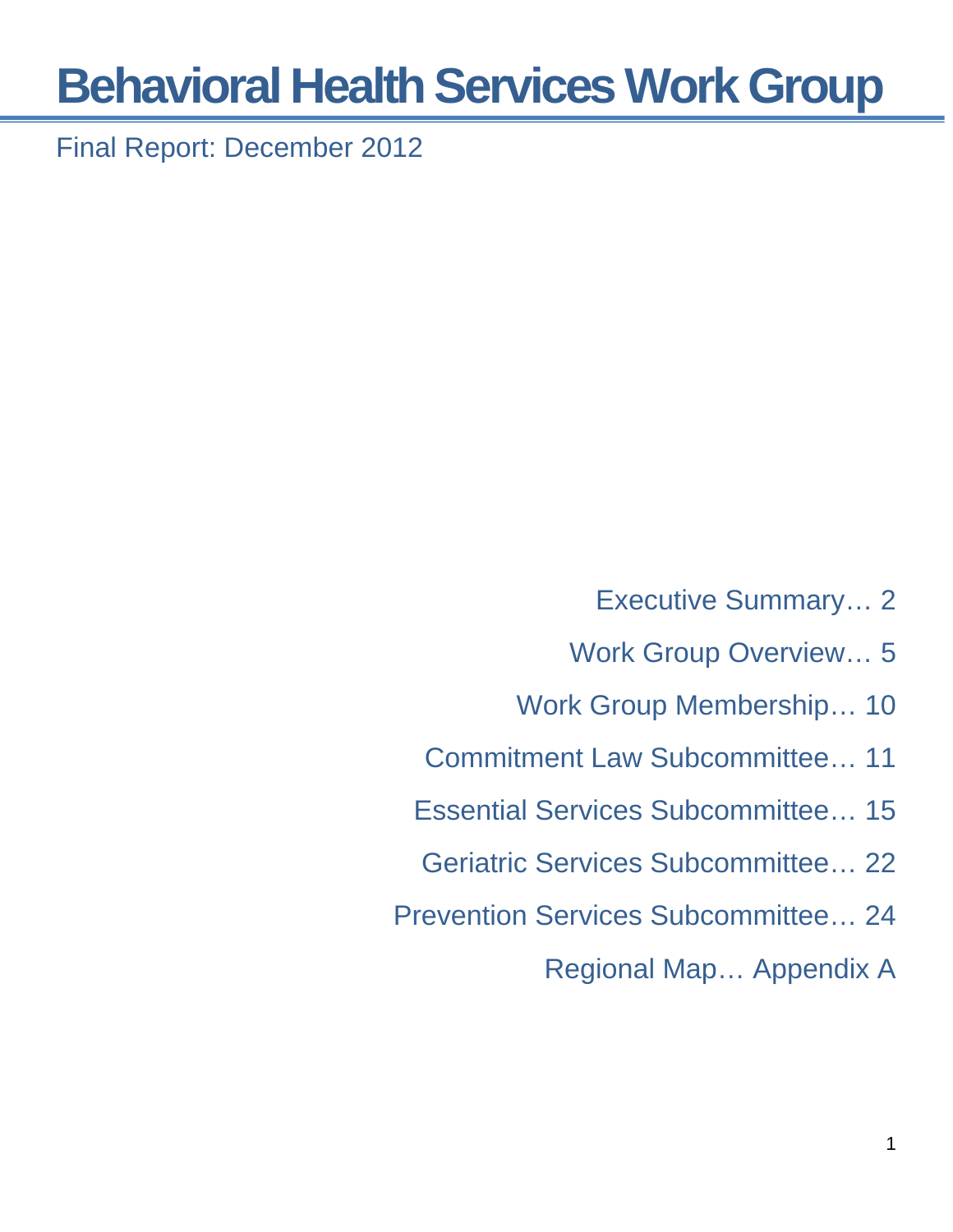## **Behavioral Health Services Work Group Executive Summary**

Under the direction of Governor Daugaard, behavioral health services in South Dakota transitioned from the Department of Human Services (DHS) to the Department of Social Services (DSS), effective April 14, 2011. The purpose of the behavioral health reorganization was to create a more integrated approach to behavioral health services in South Dakota.

Across the nation, there is a growing awareness that the majority of individuals accessing mental health or substance abuse services have co-occurring issues –both mental health and substance abuse needs. This is the expectation, not an exception, and treatment is most effective when services are integrated and provided simultaneously. In order to create an integrated administrative structure, the previous Divisions of Mental Health and Alcohol & Drug Abuse were eliminated, and two new divisions and one program were created:

- Division of Correctional Behavioral Health
- Division of Community Behavioral Health
- Behavioral Health Prevention Program

The new divisions and program house all mental health and substance abuse services that were in the former divisions, but they are now structured in an integrated manner. It's important to note **no services were eliminated as part of the reorganization.** 

As part of the transition of behavioral health services to the Department Social Services, Gov. Daugaard also created a work group to help guide the long-term vision of the future behavioral health system. This Behavioral Health Services Work Group was led by Lt. Governor Matt Michels and met a dozen times throughout 2011 and 2012.

Along with Lt. Governor Michels, the Work Group included a broad array of stakeholder representation, including legislators, community mental health and substance abuse providers, Tribal providers, inpatient behavioral health providers, advocacy groups, county mental illness boards, the Unified Judicial System, Indian Health Services, the Department of Corrections, and the Department of Social Services. Work Group members were also responsible for taking information to their constituents for additional input.

The Work Group used a consensus building process to develop the goal areas and final recommendations. The Work Group was provided a draft of this report and asked to submit comments and suggestions prior to the report being finalized.

The Work Group began by reviewing the current structure of behavioral health services in South Dakota, including services provided through the Division of Community Behavioral Health and the Human Services Center, as well as services provided by Medicaid state plan providers.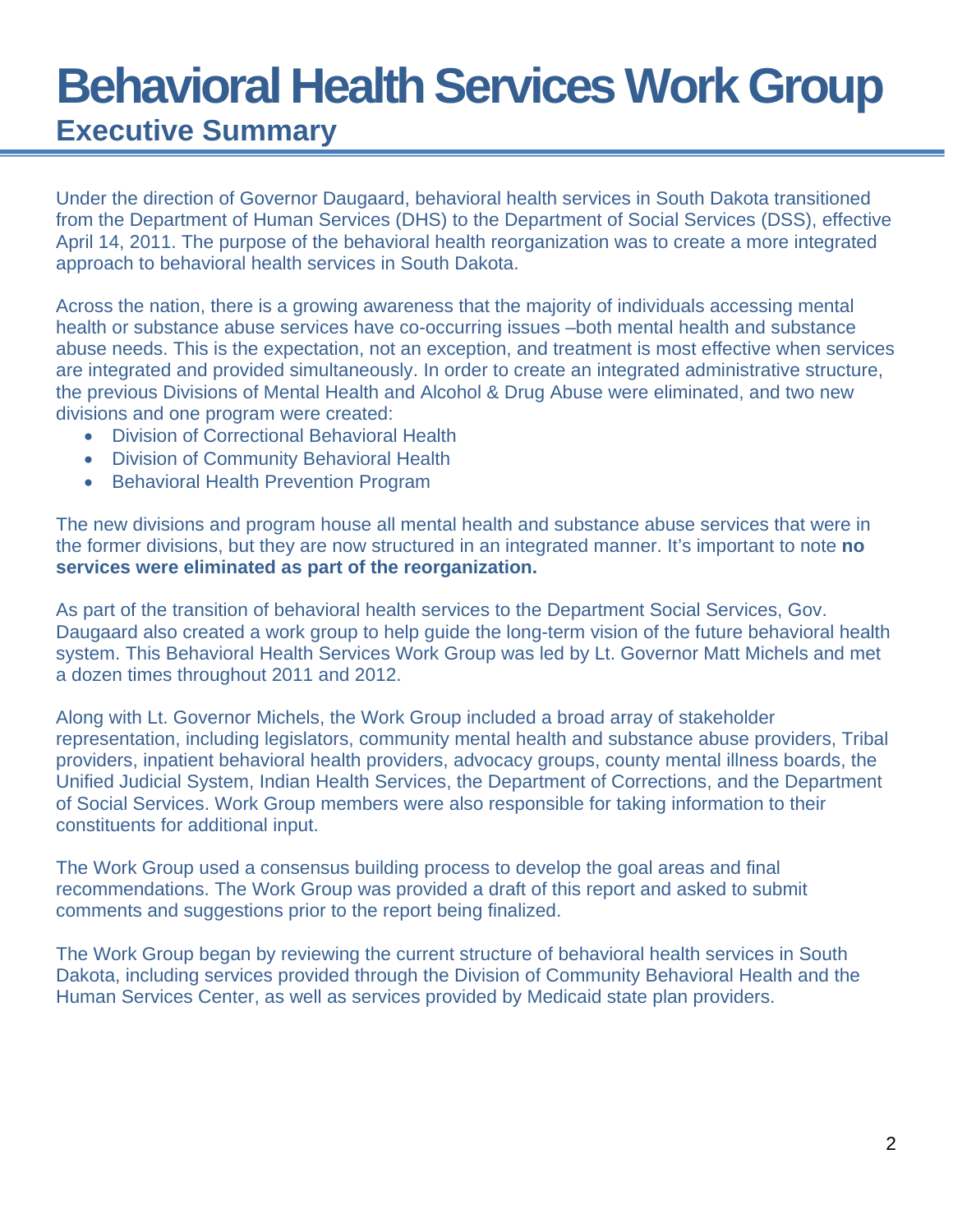Community Mental Health System

- 11 community mental health centers
- Services to over 17,000 individuals annually
- Services include psychiatry, medication management, case management, individual and group therapy
- SFY10 expenditures:
	- o \$16,478,911 Medicaid
	- o \$653,552 Federal Block Grant Funds
	- o \$337,371 Other Federal Funds
	- o \$8,253,995 General Funds

Community Substance Abuse System

- 57 substance abuse providers
- Services to approximately 15,000 individuals annually
- Services include prevention services, crisis intervention, assessments, individual and group counseling, day treatment, detox services, structured outpatient treatment, and inpatient treatment services
- SFY10 expenditures:
	- o \$5,499,390 Medicaid
	- o \$7,099,488 Federal and Other Funds
	- o \$5,835,749 General Funds

Human Services Center

- Services to approximately 2,000 individuals annually
- Services include inpatient psychiatric and substance abuse treatment to adults and adolescents who are involuntarily committed or are placed by the court system, DSS, or DOC
- SFY10 expenditures:
	- o \$9,445,645 Medicaid
	- o \$5,627,216 Medicare
	- o \$27,549,358 General Funds
	- o \$397,625 Federal and Other Funds

Medicaid State Plan Services

• **SFY10 Services and Expenditures:** 

| o Psychology          | 3,609 individuals | \$1,593,766 |
|-----------------------|-------------------|-------------|
| o Other Mental Health | 3,549 individuals | \$2,119,534 |
| o Psychiatry          | 5,720 individuals | \$1,581,262 |
| o Inpatient Psych     | 1,488 individuals | \$6,259,653 |
|                       |                   |             |

- 7,221 individuals received one of these services
- 1,973 individuals received two of these services
- 841 individuals received three of these services
- 169 individuals received all of these services

In developing its recommendations, the Work Group focused on current services, gaps in services, and critical service needs.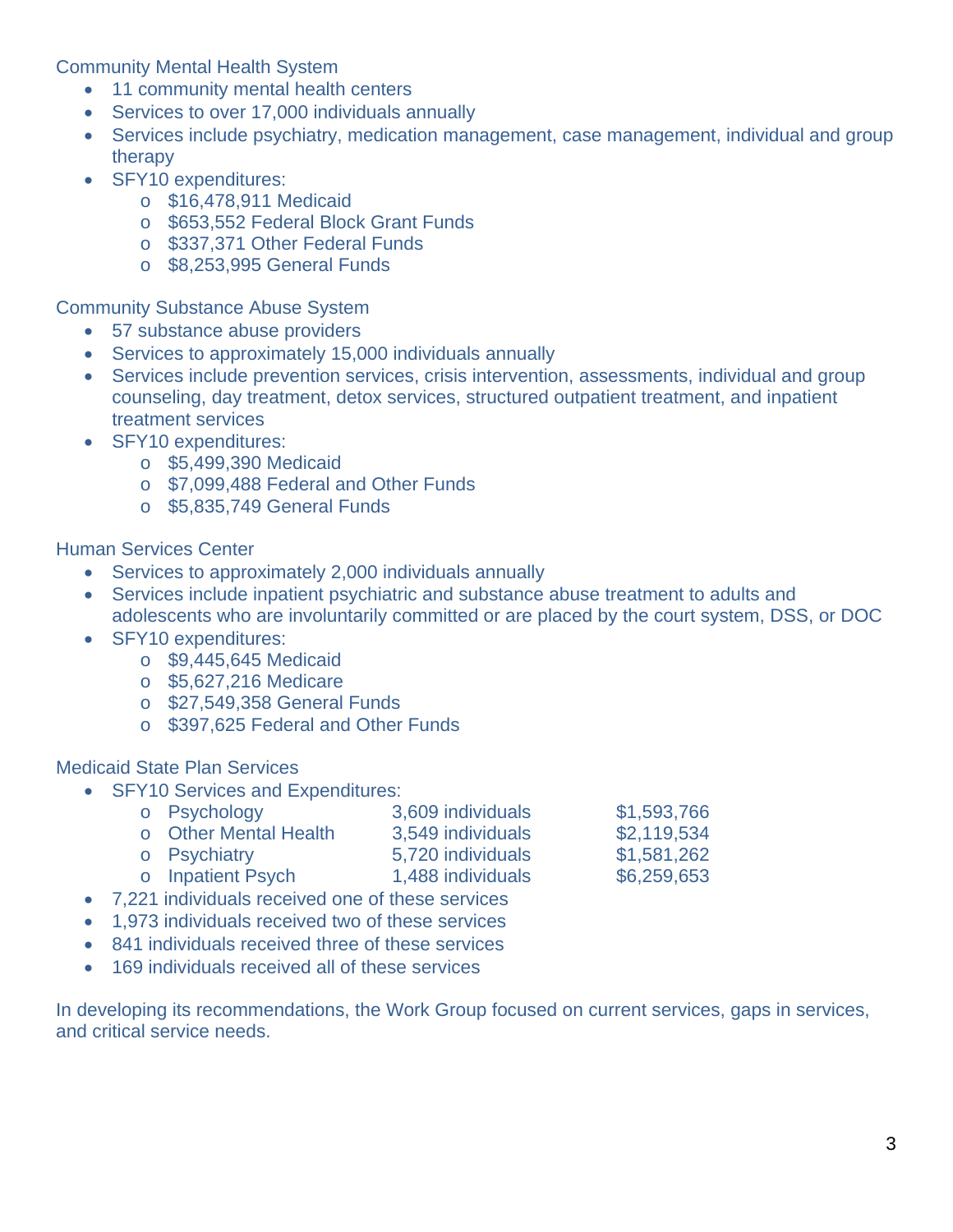In general, the final recommendations include:

- Emphasis on services provided in the least restrictive environment appropriate for a person's care and safety
- Creation of a regional approach to behavioral health care to ensure access to essential services
- Expansion of community crisis intervention services to allow for earlier interventions that can prevent costly out-of-home placements
- Expansion of supported housing services and supports, particularly for transition-age youth
- Expansion of care coordination services within substance abuse treatment
- Streamlining of involuntary commitment laws to allow for better integration and reduction in barriers to treatment
- Development of community nursing facility capacity to better serve individuals with dementia and challenging behaviors
- Modification of the intake process at the Human Services Center to develop the capacity to allow senior individuals to be admitted directly to a geriatric unit
- Reduction of inappropriate admissions to the Human Services Center by developing the capacity for HSC to provide psychiatric review and consultation services to nursing facilities
- Emphasis on a broad array of prevention services to support behavioral health and wellness and reduce substance use and mental health disorders
- Alignment of prevention strategies at the state level and integration of prevention efforts within communities

The recommendations endorsed by the Work Group represent a strong commitment to improving the behavioral health system in South Dakota. While there is much work to be done, the Work Group believes these recommendations create the framework for moving forward with improvements that will ensure essential behavioral health services are available across the state.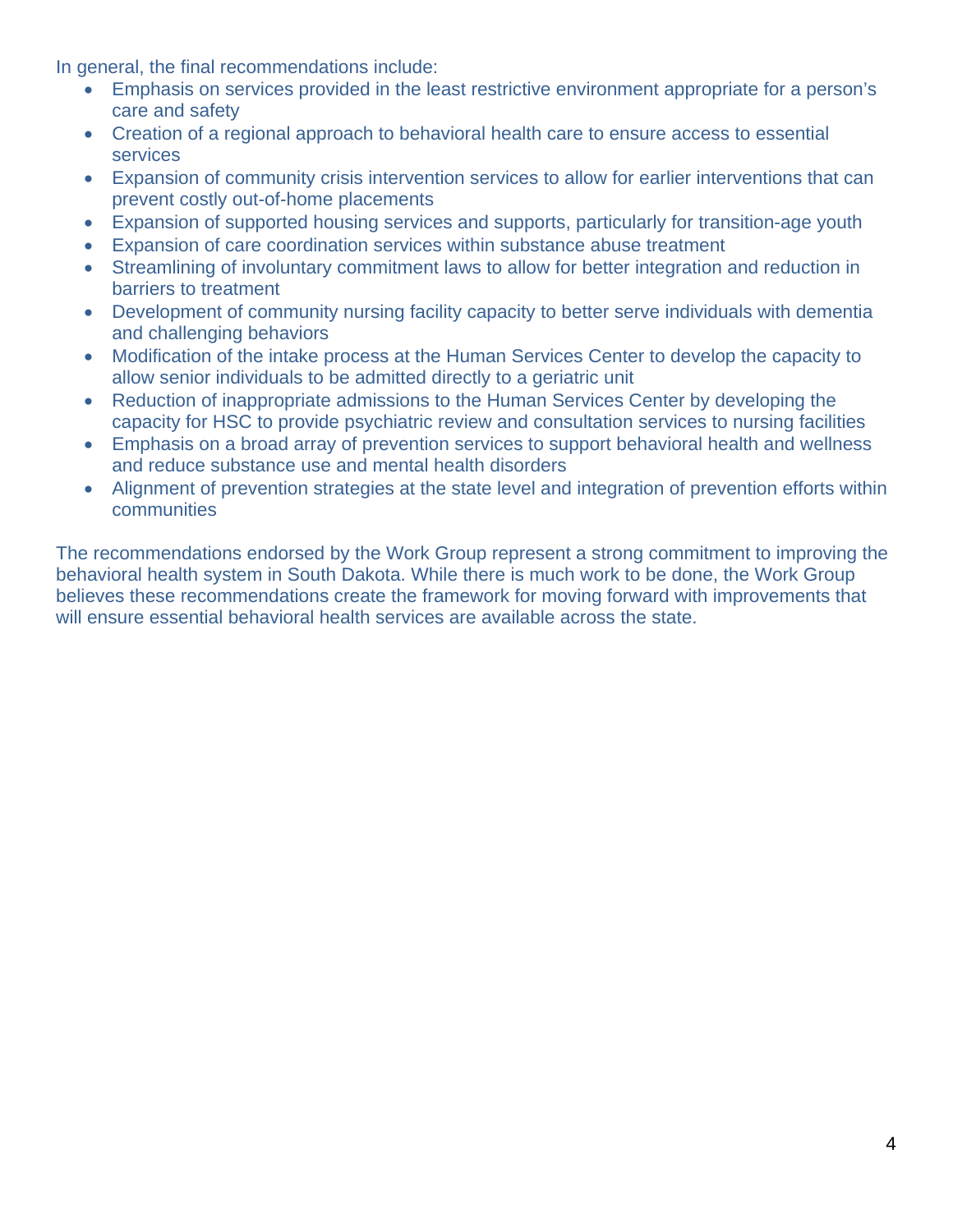### **Work Group Overview**

#### **GUIDING PRINCIPLES**

To create a framework to assist in discussions and the development of possible recommendations, the Work Group crafted a set of guiding principles to outline the key values within the behavioral health system. These principles included the following:

- Services are provided through the "no wrong door" approach
- Services focus on individualized recovery/resiliency driven outcomes
- Services are person-centered/family-driven
- People are served in the least restrictive environment appropriate for their care and safety
- People are served with dignity and respect in a culturally responsive manner
- Services are available and accessible statewide
- Communities are involved and invested in service delivery

A central theme in all Work Group discussion was ensuring the needs of individuals who receive behavioral health services are met in the least-restrictive environment possible. Related to this concept is the notion that children/youth should not have to enter state custody in order to receive appropriate treatment.

As part of the overall discussion of current services and system needs, the Human Services Center medical staff provided feedback on issues they believed the Work Group should be aware of. Concerns raised by this group focused on inappropriate admissions to the Human Services Center including individuals on five-day holds, individuals from jails, patients who are medically unstable when arriving at the Human Services Center due to complex medical issues, individuals with developmental disabilities versus psychiatric issues, individuals who are acutely intoxicated when they arrive at the Human Services Center, and the admission of and services to geriatric patients.

The utilization of electroconvulsive therapy (ECT) was also discussed as a well-established, approved treatment intervention for psychiatric conditions; however, challenges remain with current statues that classify ECT as experimental. Possible solutions to both inappropriate admissions and challenges with ECT, as suggested by the Human Services Center medical team, included reviewing the involuntary commitment statutes and ensuring the least restrictive options are used whenever possible, increasing the numbers of qualified mental health professionals available to conduct assessments for involuntary commitments, implementing a review team for geriatric admissions, and modifying current statutes regarding ECT.

In addition to the input provided by the Human Services Center medical team, the Work Group took other stakeholder input at various points throughout the process. For example, requests were made to consider expanding the statutes regarding mental illness holds to allow physicians to initiate such a hold in any location (versus in a hospital setting only) and to allow physician assistants to initiate holds. After lengthy discussion on these issues, it was concluded that they would not be part of the recommended changes. However, statutory changes requested regarding the groups of professionals who can be considered qualified mental health professionals were made in 2012 and will be part of the recommended changes in 2013. See page 12 for additional details.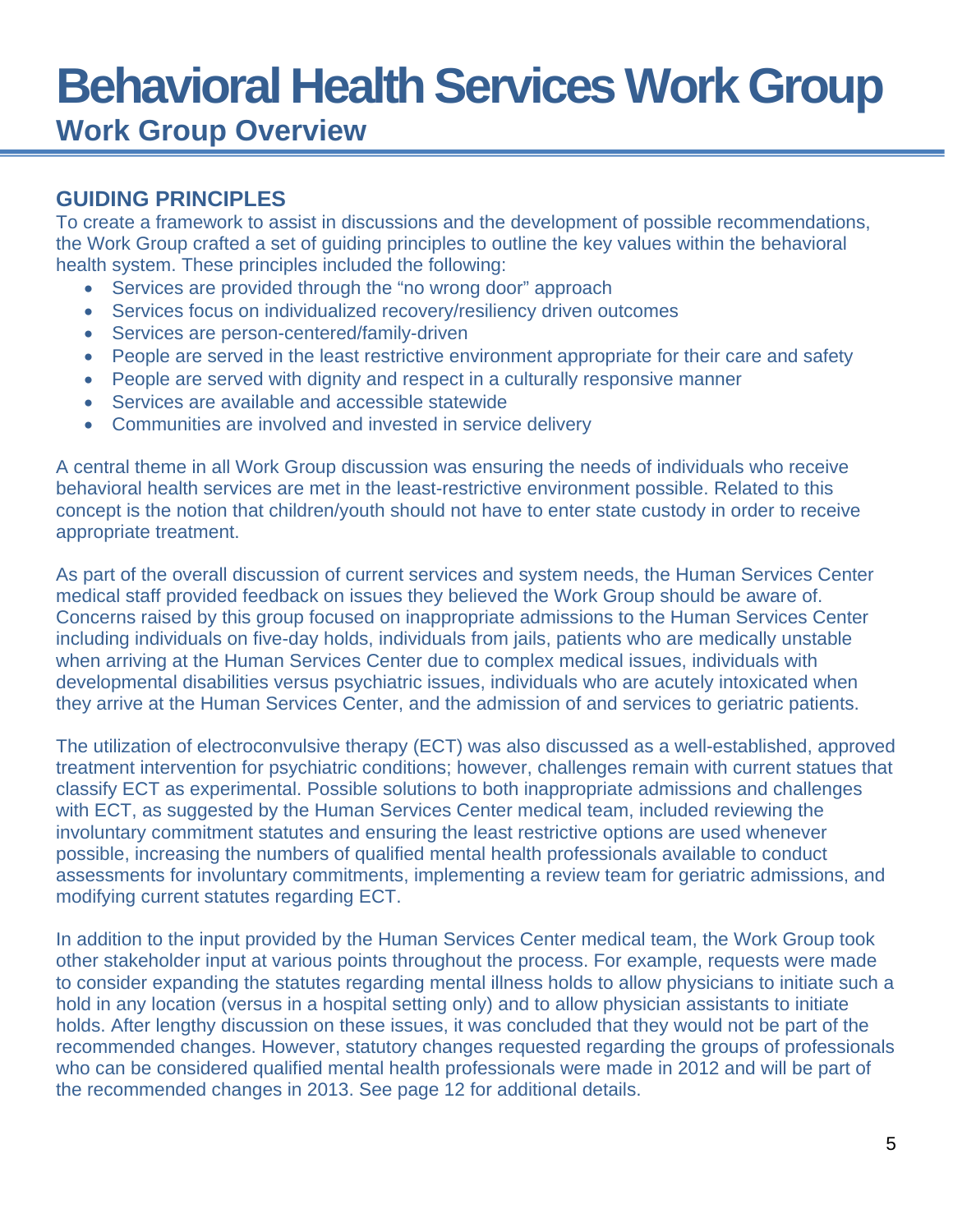Another area in which feedback was sought was around the use of the term *case management* as an essential service. Because this term has been used in the past to define a particular set of services, it was determined that a new term should be created to define the expanded set of services expected within this area. Consultation with consumers and advocates on their preferred term led to the use of *care coordination*.

#### **GOALS**

The Work Group created specific goal areas for improving the behavioral health system in South Dakota. These goals are listed below. Several components within each of the goal areas were discussed to clarify priority areas.

- 1. Increase access to services throughout the state
- 2. Build the capacity of local communities
- 3. Develop a strategic statewide prevention plan
- 4. Define the role of the Human Services Center

#### **GOAL 1: INCREASE ACCESS TO SERVICES THROUGHOUT THE STATE**

Several components were initially identified as critical components of access to services. These included:

- Assessing current services and identifying gaps
- Integrating and improving the involuntary commitment process
- Evaluating the process for accessing care on a voluntary basis to ensure the Human Services Center has the capacity to take voluntary patients
- Expanding community crisis response services
- Working with Tribes to assist them in providing services directly

As the Work Group discussed access to services throughout the state, it identified a critical component to access was the need for a more formal community crisis response system, including detoxification services, which are lacking in many areas of the state. This lack of critical crisis intervention services often results in inappropriate referrals and placements because the best option is not available. This discussion mirrored a conversation held by the Commitment Laws Subcommittee, which determined that it would be difficult to make significant changes to the commitments laws without addressing the overarching system's issues and lack of critical services.

In order to develop a system that would allow better access to behavioral health services, including critical crisis response services, the Work Group concluded a regional approach to behavioral health services is necessary. The first step in establishing a regional approach was identifying available services and service gaps by geographical area. Services considered during this analysis included:

- Community mental health centers
- Accredited outpatient substance abuse providers
- Inpatient mental health and substance abuse services
- Prevention services
- Tribal programs
- Indian Health Services
- **•** Hospitals
- Veteran's clinics/services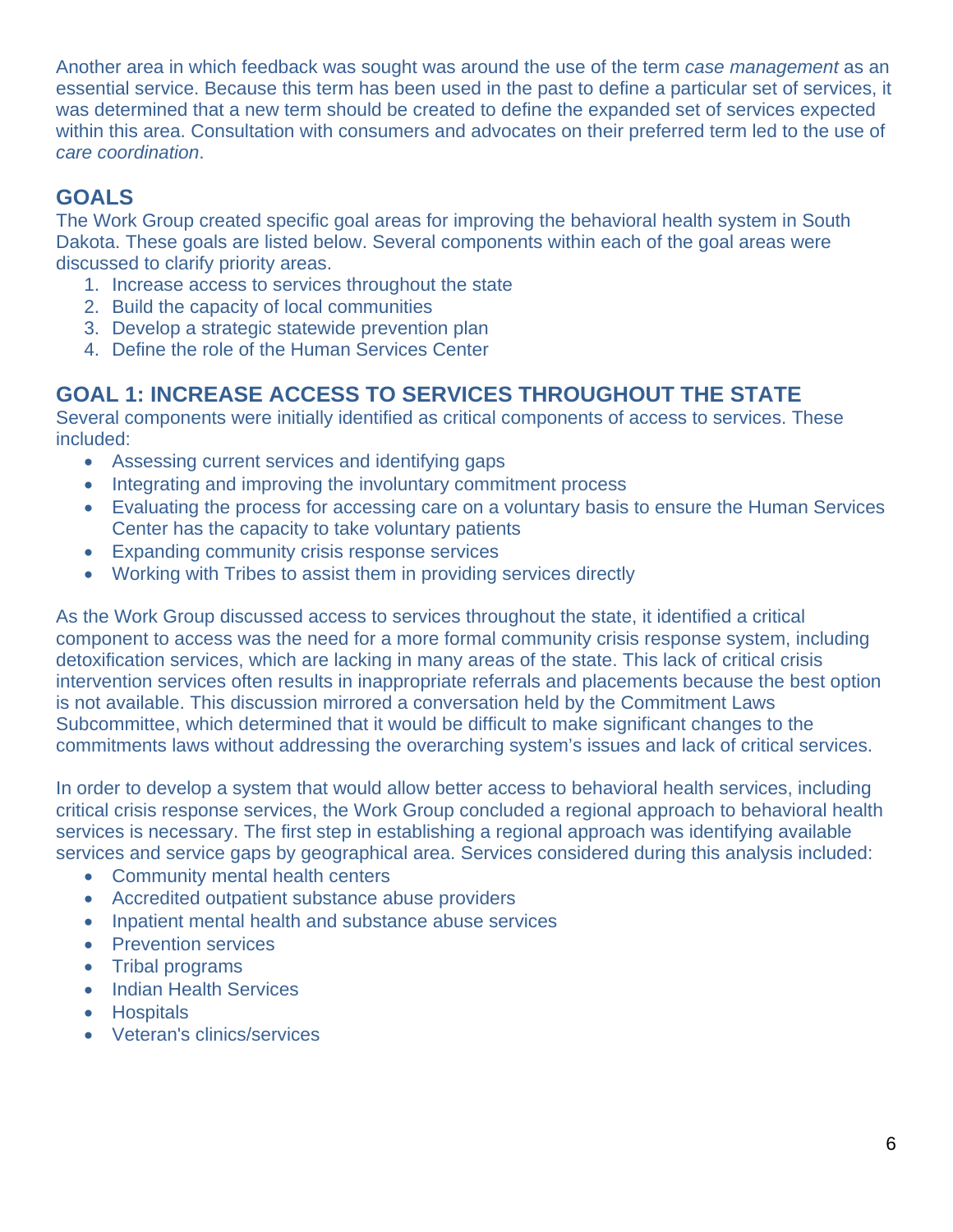- Homeless programs
- Transportation services
- Active county mental illness boards
- Key state services

The following were also considered during the analysis:

- Capacity of the services
- Access limitations
- Service gaps

An in-depth discussion on the potential regions, concluded with the selection of the five regional areas (Appendix A). These regions mirror the five call center regions developed for the Aging and Disability Resource Connections (ADRC). These regions were selected because they reflect locations where people access medical care and other necessary services across the state. As Work Group members discussed these regions, they also stressed the importance of developing critical care pathways within each region and across the state so appropriate linkages can be made between care providers.

In addition to the identification of behavioral health regions, the Work Group had numerous discussions on key services that should be available within these regions. As part of these discussions, Work Group members decided that the terminology "essential services" should be used to describe those services that must be available within each of the five regions. Once this terminology was agreed upon, the Work Group had further discussion on the essential services, and concluded with the following: prevention services, assessment and referral, community crisis intervention, care coordination, supported living services, inpatient specialty services, outpatient specialty services, and family supports.

Work Group members stressed that effective treatment must accompany any service expansion. Toward this end, the development of systems of care will be critical, along with the identification of measurable outcomes. Also discussed were various considerations for how to deliver essential services such as using technology, funding alignment for services, incentives for consumers to participate in services, and use of referral resources.

#### **GOAL 2: BUILD CAPACITY OF LOCAL COMMUNITIES**

The goal area of building the capacity of local communities to support behavioral health services focuses on the importance of communities being directly involved in efforts to improve the system. Work Group discussion in this area included the following:

- Identifying critical care pathways
- Integrating service delivery at the community level and ensuring coordination of care among local providers
- Ensuring long-term care and assisted living services have the capacity to provide a behavioral health component
- Reviewing the structure of the community mental health system versus private independent practice
- Ensuring community options are explored/used prior to residential services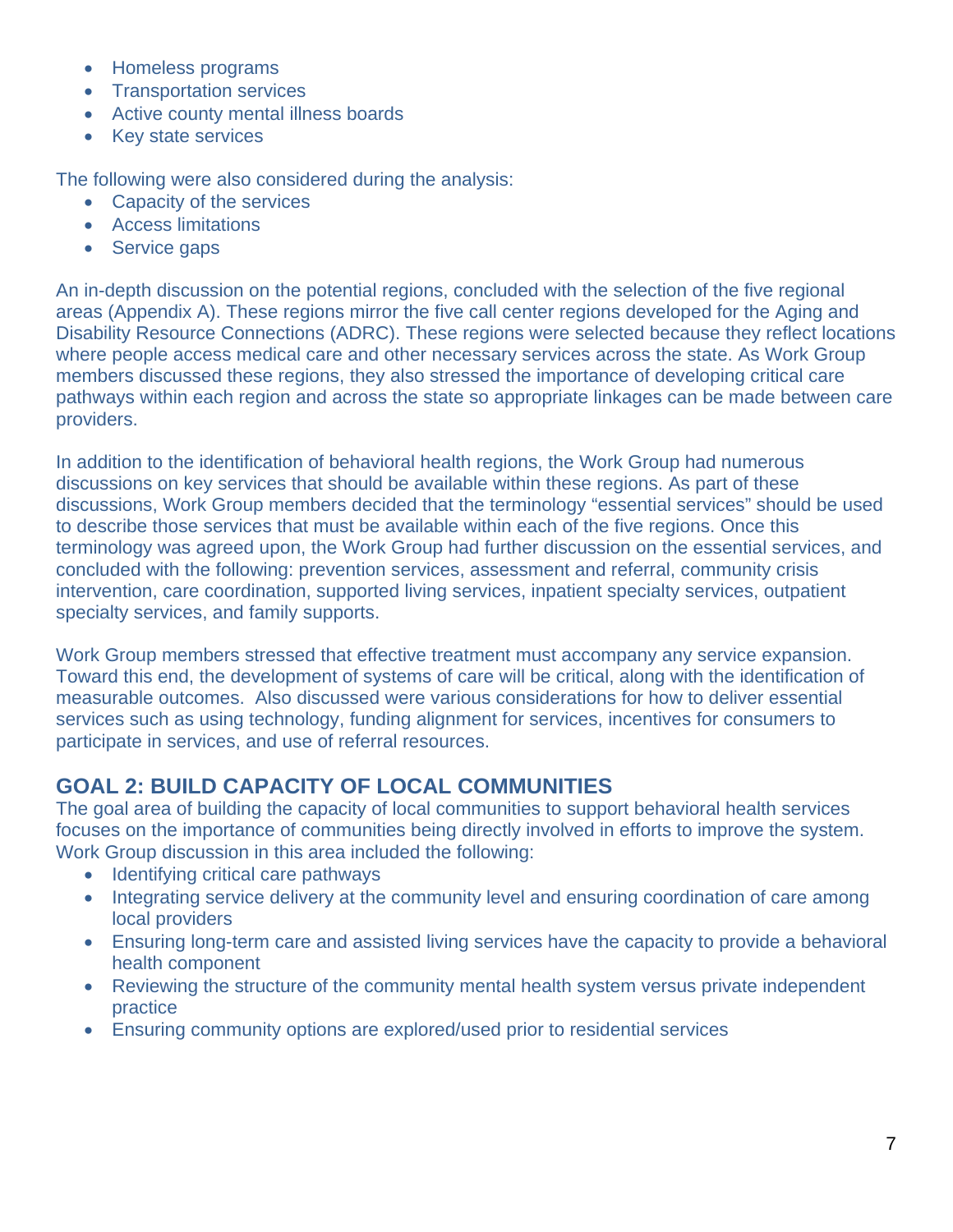#### **GOAL 3: DEVELOP A STRATEGIC STATEWIDE PREVENTION PLAN**

As the Work Group discussed the goal area of creating a prevention strategic plan, it was determined that this was another area that key stakeholders input was needed. A subcommittee comprised of members from the Behavioral Health Services Work Group, key stakeholders and prevention experts was assembled. The subcommittee recognized that prevention services must be based on evidencebased programs/promising practices and done in collaboration with other State entities. For further detail on the prevention subcommittee and the prevention strategic plan as approved by the Behavioral Health Services Work Group see page 25.

#### **GOAL 4: DEFINE THE ROLE OF THE HUMAN SERVICES CENTER**

As part of the discussion of both long-term care services and the goal area of defining the role of the Human Services Center (HSC), Work Group members agreed that the geriatric admissions to the state hospital requires more in-depth consideration.

As a result, a subcommittee was formed to examine if this population could be better served through less restrictive community-based services or if admission to HSC is the most appropriate option. See page 22 for details on this subcommittee.

#### **SUBCOMMITTEE DEVELOPMENT**

To assist the Work Group in researching and reaching the goals listed above, subcommittees relating to the following subject matters were established:

- Commitment laws
- Prevention services
- Geriatric services
- **Essential services**

All of the recommendations from the subcommittees were discussed by the Work Group prior to final approval. With the conclusion of the Work Group, next steps will include using the recommendations to assist in the development of the federally required behavioral health state plan. This plan will be submitted to the federal government. To develop this plan, the Behavioral Health Advisory Council will prioritize the Work Group recommendations, particularly those recommendations from the essential services subcommittee for future service expansion, including potential needs for increased funding. The council will also monitor progress of the achievement of goals within the plan. This council meets on a quarterly basis and provides a leadership role in advising the Division of Community Behavioral Health in the planning, coordination, and development of the behavioral health state plan and on statewide needs relative to treatment services. The membership of the Behavioral Health Advisory Council is appointed by the Governor and includes a broad array of key stakeholders such as providers, consumers, family members, advocates, the Unified Judicial System, Indian Health Services, and various state government departments. Membership for the Advisory Council has not been appointed yet. The Work Group recommends consideration for appointments to include representatives from the Behavioral Health Work Group.

In addition, the Department of Social Services incorporated several of the preliminary recommendations of the Work Group into the Department's strategic plan. Specific Department goals include "Ensure access to services for our customers" and "Foster partnerships to leverage resources for our customers". Within those goals, the department has established action steps specific to behavioral health, including the following: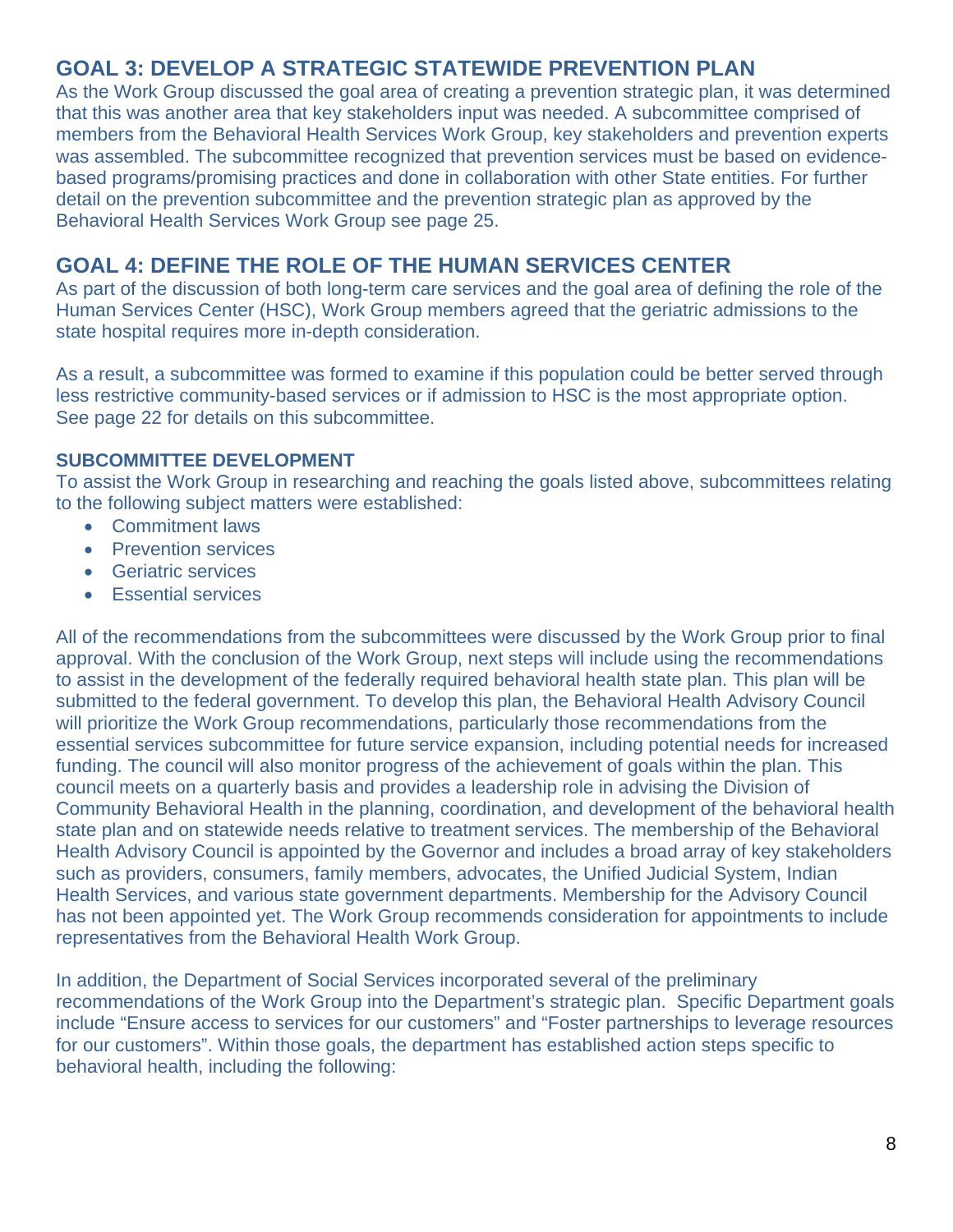- Utilize the results and recommendations of the Behavioral Health Services Work Group to develop essential services consistent with the principle of keeping individuals in their community in the least restrictive environment by July 2013.
- Utilize the recommendations of the Behavioral Health Services Work Group to develop or enhance service delivery models for individuals with behavioral health needs by July 2013 and ongoing.
- Provide transition services to youth who are aging out of state custody and returning to their home or community by January 2014.
- Work with local prevention coalitions to identify services needed for a full continuum of prevention, early intervention, and recovery support services by January 2013 and ongoing.
- Explore the feasibility for local community providers to support additional detox services across the state based on recommendations from the Behavioral Health Services Work Group by July 2013.
- Explore and evaluate the feasibility of increasing local crisis response models across the state by July 2013.
- Collaborate with community agencies to develop additional capacity to provide behavioral health/dementia services in long term care facilities by July 2012 and ongoing.

The DSS Management Team will review the other, now final, recommendations of the Work Group and incorporate them as objectives and action steps into these goal areas where appropriate. Progress on the Department's strategic plan is monitored quarterly.

Through the specific actions steps of the DSS strategic plan and the prioritization that the Advisory Council will complete, the recommendations of the Behavioral Health Work Group will proceed to the next phases of development. The Department will notify Work Group members of the quarterly Behavioral Health Advisory Council meetings as well as distribute meeting minutes. The Advisory Council meetings are open to the public so Work Group members will be able to attend, if desired. The Department will also provide an update on the status of the Behavioral Health Services Work Group recommendations to members in December 2013.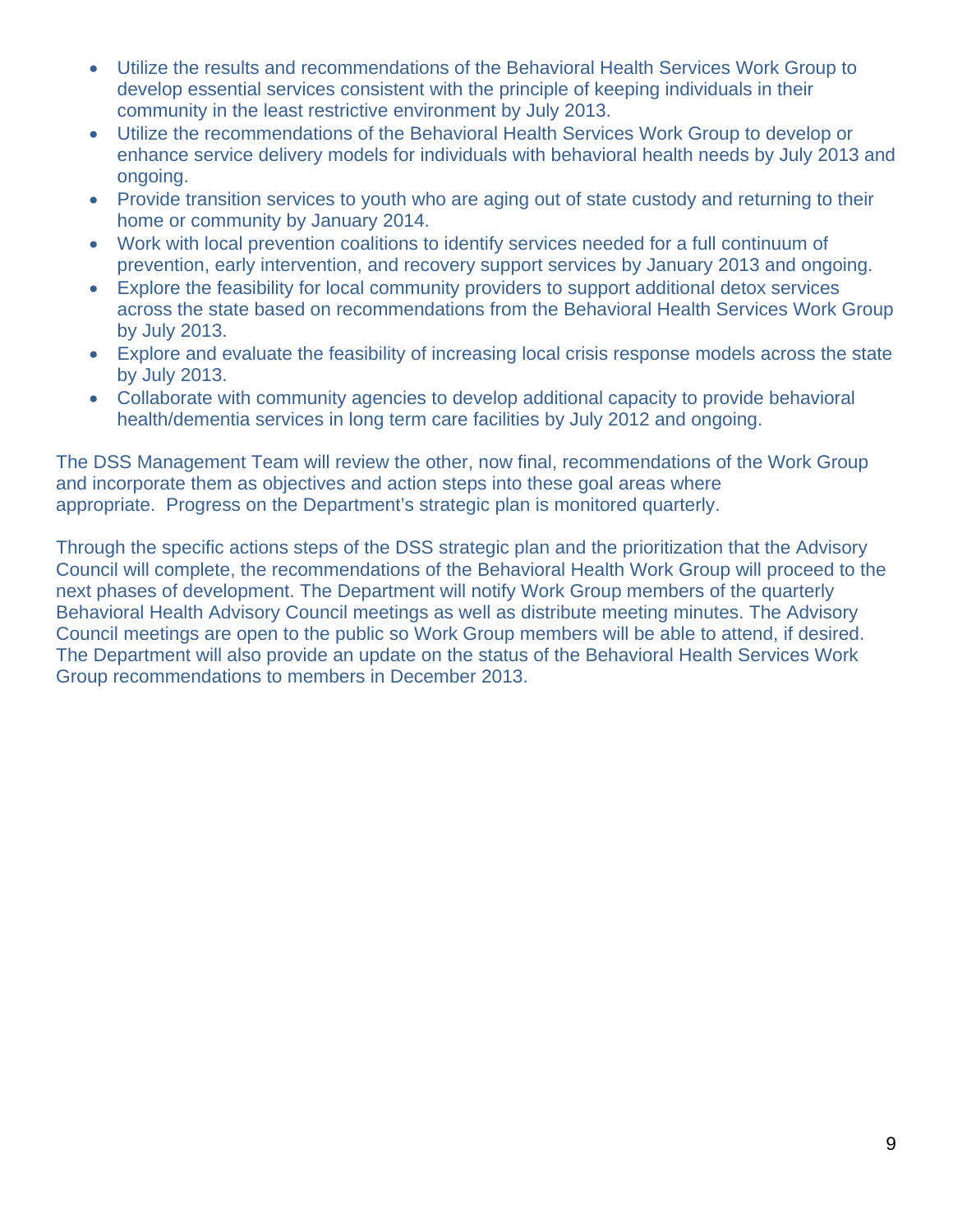**Work Group Membership** 

| <b>Name</b>                  | <b>Affiliation</b>                                                        |
|------------------------------|---------------------------------------------------------------------------|
| Lt. Gov. Matt Michels        | <b>Governor's Office</b>                                                  |
| <b>Nancy Allard</b>          | <b>Unified Judicial System</b>                                            |
| <b>Phyllis Arends</b>        | <b>NAMI</b>                                                               |
| <b>Vickie Claymore</b>       | Aberdeen Area IHS Behavioral Health                                       |
| <b>Ric Compton</b>           | Department of Social Services, Human Services Center                      |
| <b>Terry Dosch</b>           | Council of Substance Abuse Directors & Council of Mental Health Centers   |
| <b>Ellen Durkin</b>          | <b>Lower Brule Sioux Tribe</b>                                            |
| <b>Shawna Fullerton</b>      | Department of Social Services, Division of Community Behavioral Health    |
| <b>Amy Iversen-Pollreisz</b> | <b>Department of Social Services</b>                                      |
| <b>Denny Kaemingk</b>        | <b>Department of Corrections</b>                                          |
| <b>Robert Kean</b>           | <b>SD Advocacy Services</b>                                               |
| Sen. Elizabeth Kraus         | <b>South Dakota Senate</b>                                                |
| <b>Steve Lindquist</b>       | <b>Avera Behavioral Health</b>                                            |
| Rep. Melissa Magstadt        | <b>South Dakota House of Representatives</b>                              |
| Kim Malsam-Rysdon            | <b>Department of Social Services</b>                                      |
| <b>Rep. Nick Moser</b>       | South Dakota House of Representatives                                     |
| <b>Betty Oldenkamp</b>       | <b>Lutheran Social Services</b>                                           |
| <b>Scott Peters</b>          | Minnehaha-Lincoln County Board of Mental Illness                          |
| Sen. Tim Rave                | <b>South Dakota Senate</b>                                                |
| <b>Carol Regier</b>          | <b>Keystone Treatment Center</b>                                          |
| Dr. Ramesh Somepalli         | Department of Social Services, Human Services Center                      |
| <b>Tom Stanage</b>           | <b>Lewis &amp; Clark Behavioral Health</b>                                |
| Dr. Matt Stanley             | <b>Avera Behavioral Health</b>                                            |
| <b>Gib Sudbeck</b>           | Department of Social Services, Prevention Program                         |
| <b>Lynne Valenti</b>         | <b>Department of Social Services</b>                                      |
| <b>Tiffany Wolfgang</b>      | Department of Social Services, Division of Correctional Behavioral Health |
| <b>Brenda Wood</b>           | <b>City/County Alcohol and Drug Programs</b>                              |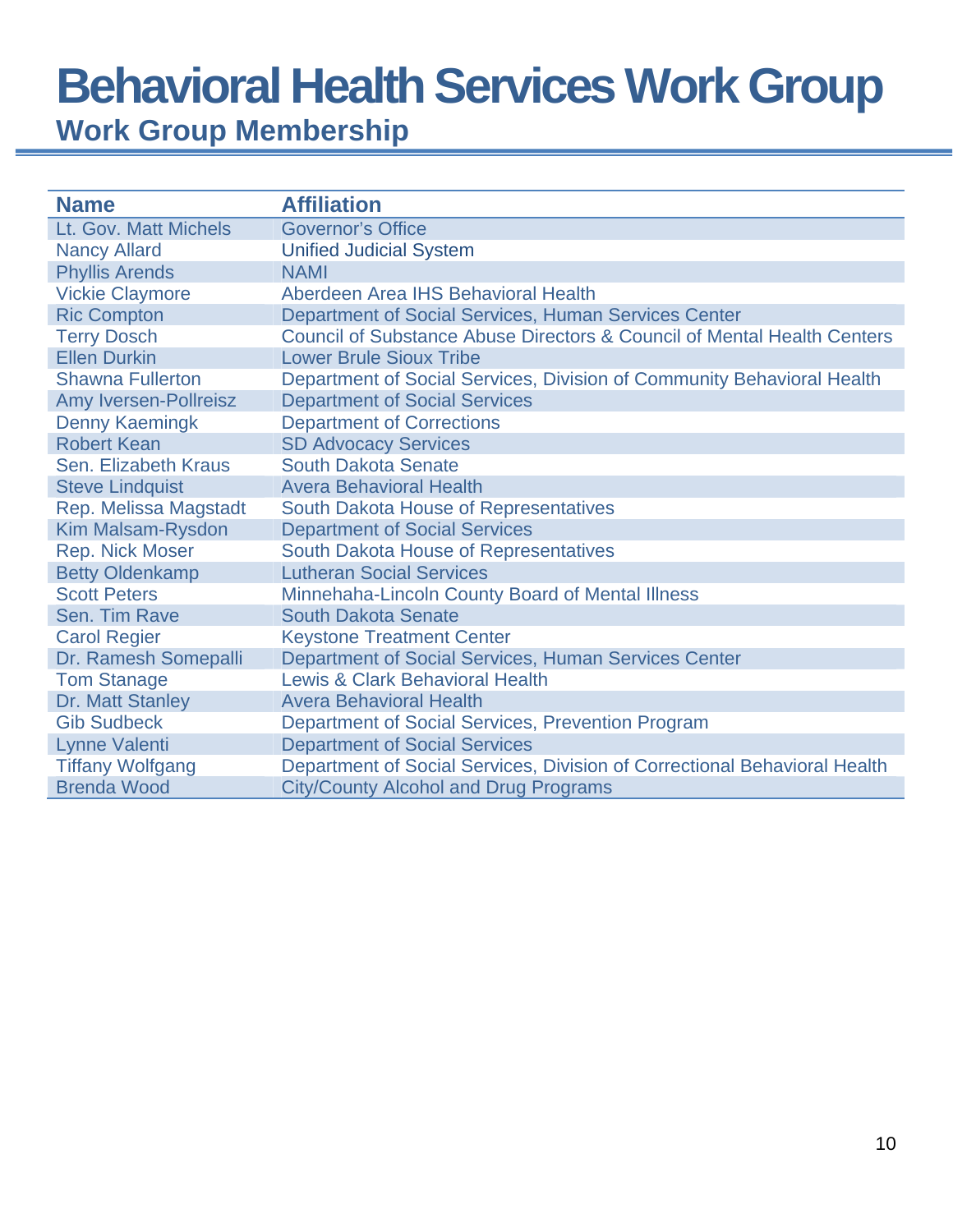**Subcommittee: Commitment Laws** 

| <b>Subcommittee Members</b>  | <b>Affiliation</b>                               |
|------------------------------|--------------------------------------------------|
| Lt. Gov. Matt Michels        | <b>Governor's Office</b>                         |
| <b>Phyllis Arends</b>        | <b>Nat'l Alliance for Mental Health</b>          |
| <b>Greg Barnier</b>          | <b>Pennington County Board of Mental Illness</b> |
| <b>Terry Dosch</b>           | <b>Council Mental Health Center</b>              |
| <b>Amy Iversen-Pollreisz</b> | <b>Department of Social Services</b>             |
| <b>Robert Kean</b>           | <b>Advocacy Services</b>                         |
| <b>Steve Lindquist</b>       | <b>Avera Behavioral Health</b>                   |
| Rep. Melissa Magstadt        | South Dakota House of Representatives            |
| <b>Eric Matt</b>             | <b>Governor's Office</b>                         |
| <b>Rep. Nick Moser</b>       | South Dakota House of Representatives            |
|                              | Minnehaha-Lincoln County Board of Mental         |
| <b>Scott Peters</b>          | <b>Illness</b>                                   |
| <b>Carol Regier</b>          | <b>Keystone Treatment Center</b>                 |
| <b>Greg Sattizahn</b>        | <b>Unified Judicial System</b>                   |
| <b>Tom Stanage</b>           | <b>Lewis &amp; Clark Mental Health</b>           |
| <b>Matt Stanley</b>          | <b>Avera Behavioral Health</b>                   |
| Lynne Valenti                | <b>Department of Social Services</b>             |
| <b>Pam VanMeeteren</b>       | <b>Department of Social Services</b>             |

The members of the Commitment Law subcommittee were tasked with identifying statutes that were outdated, not reflective of current practice, or created a barrier to treatment. In addition, the subcommittee wanted to allow for better integration and streamlining of the commitment processes, particularly for those individuals with co-occurring mental health and substance abuse conditions. This was a significant task given that there had been no major revisions to the mental health statutes since 1991.

A thorough review of state statutes and extensive research of national policy led to two major behavior health statute packages. The first was introduced and passed during the 2012 legislative session, and the second will be introduced during the 2013 legislative season.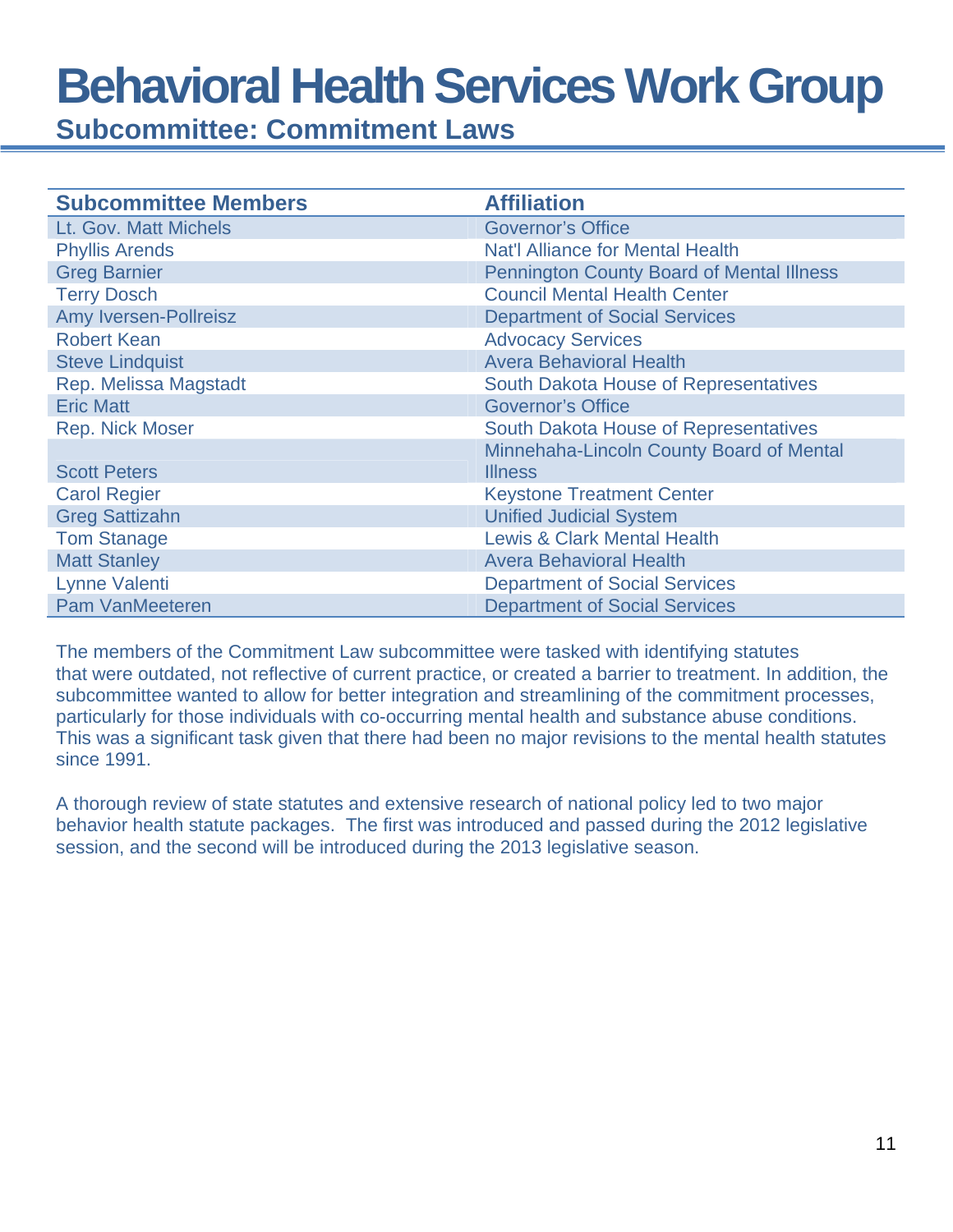### **Behavioral Health Services Work Group Final Recommendations: Commitment Laws**

#### **2012 LEGISLATIVE SESSION**

The 2012 legislative action improved the following areas relative to substance abuse and mental health law. A brief explanation of each change is outlined below.

#### **Involuntary Chemical Dependency Commitment**

Prior to the changes made during the 2012 session, a petition for involuntary chemical dependency treatment required a certificate by a licensed physician and a certified chemical dependency counselor both of whom have examined the person within two days of filing the petition. This requirement was modified to require a petition be accompanied by a certificate of a licensed physician or a certified chemical dependency counselor who has examined the person within two days of the filing of the petition. The requirement for two examinations within two days of the filing of the petition was unnecessarily duplicative and burdensome to families who typically bear the costs for examinations and treatment. Moreover, it could be difficult to obtain both a physician and a certified chemical dependency counselor exam within the two-day period. Either professional has the expertise necessary to conduct the examination and set forth their clinical findings. This change streamlined the process and prevents unnecessary duplication.

The second change to the involuntary chemical dependency commitment statutes involved transporting a court-ordered person for a temporary commitment to receive a diagnostic examination. The law had been silent on transportation to the approved treatment facility, which created problems for families if the person refused to go to the facility despite the court's order. The law was amended to specifically provide that the court may include in its order an order for law enforcement to transport the person to the approved treatment facility, ensuring the individual in need of services arrives at the treatment facility.

#### **Qualified Mental Health Professionals (QMHPs)**

Changes made to the QMHP statutes, which allow certain groups of licensed professionals to perform evaluations as part of the mental health commitment process, included an exception regarding achieving the highest level of private practice licensure in one's field and extending its application to organizations that have a formal clinical supervision arrangement with a professional who is licensed at the private practice level.

The changes allow more people to obtain QMHP status without jeopardizing the level of professionalism required to fulfill the duties of a QMHP.

#### **Outpatient Commitment Process**

Several changes were made to the outpatient commitment statutes aimed at eliminating the current barriers to its use and effectiveness. The concept of chronic disability was added and a person can be subject to involuntary commitment if the person has a severe mental illness that causes such a chronic disability. The settings that a person can be committed or transferred to under an order of commitment was changed to include outpatient settings, thereby increasing the opportunities to use outpatient commitment and supporting the principle that treatment should be in least restrictive environment appropriate to meet the individual's needs. In addition an enforcement process for situations where individuals are failing to comply with the outpatient commitment order was added.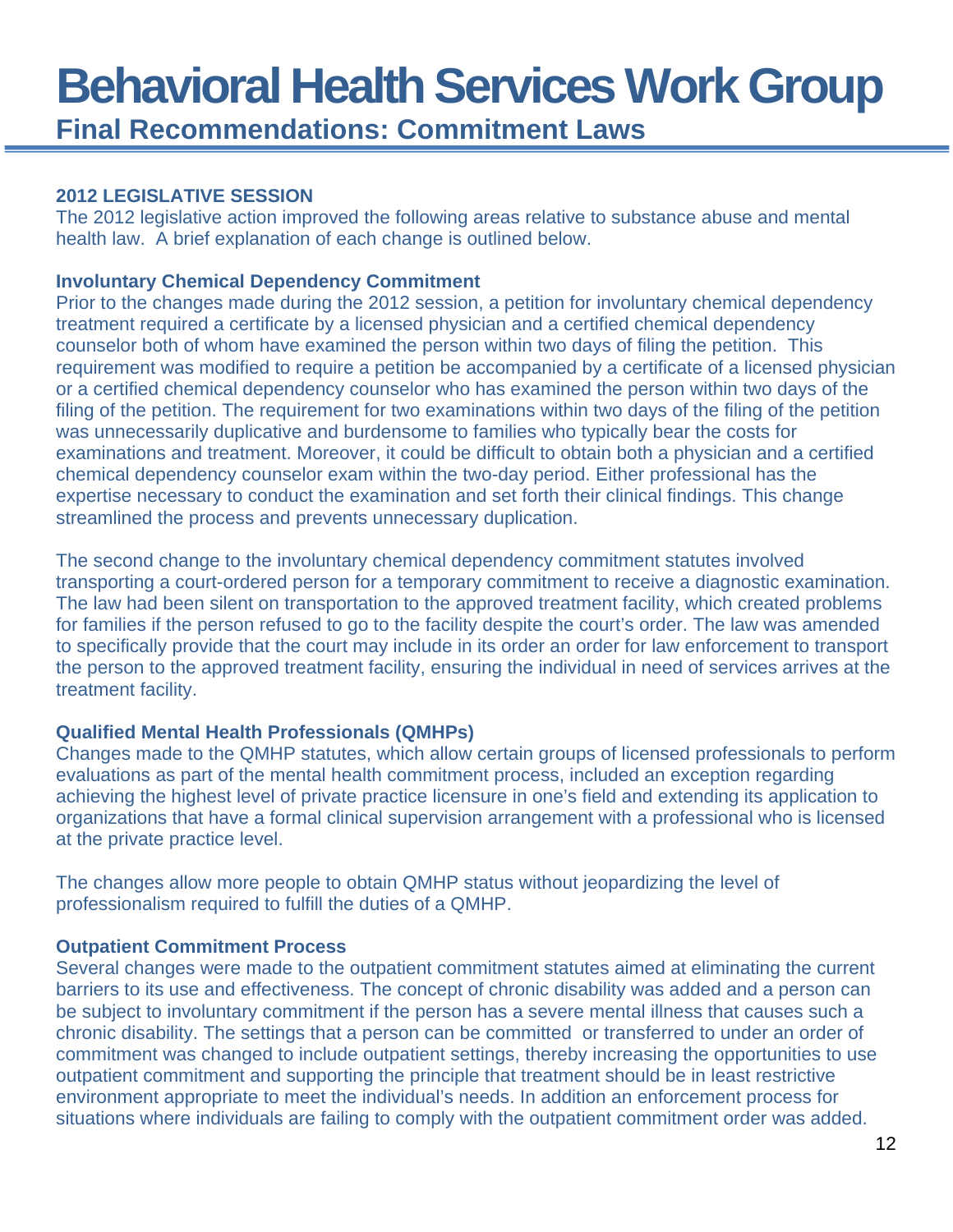These additions to the law allow outpatient commitment to be an effective tool available to treat individuals with behavioral health conditions.

#### **Voluntary Admission Process and Substituted Informed Consent**

A new section of law was added to allow people who are 18 or older who have been determined incapable of exercising informed consent to be admitted for inpatient psychiatric treatment if the following criteria are met:

- Consent is obtained from a guardian or limited guardian with authority to make health care decisions; or
- Consent is obtained from an attorney-in-fact previously named in a written durable power of attorney; or
- Consent is obtained from a next of kin, as provided in the Health Care Consent Procedures Act, for up to 14 days; or,
- Consent is obtained from an attorney-in-fact under a Declaration of Power of Attorney for Mental Health Treatment.

Additionally, the legislation removed the requirement that the person deemed incapable of giving consent sign the authorization for admission.

These changes align decision-making authority for mental health treatment more closely with decision-making authority for other types of medical treatment. This lessens the stigma associated with mental illness while simultaneously balancing the rights of the individual with respect to inpatient psychiatric treatment.

#### **Integrated Commitment Process for Medication/Treatment and Co-Occurring Disorders**

To streamline the commitment processes and ensure people receive treatment as soon as possible in their hospitalization or commitment, the law was modified to give county mental illness boards the ability to hear petitions for authority to administer psychotropic medication, electroconvulsive treatment, and other medical treatment that may be necessary to treat the person's mental illness, including chemical dependency treatment, but only if the board first determined that the criteria for involuntary commitment were met and a commitment was ordered.

#### **Emergency and Non-emergency Treatment**

Several changes were made to the law with respect to emergency and non-emergency treatment. With respect to emergency treatment, the changes provided that psychotropic medication, electroconvulsive therapy, and any other medical treatment necessary to treat person's illness may be administered if the attending physician and one other physician determine that the treatment is necessary to prevent significant deterioration of the person's severe mental illness and that the person's potential for improvement would be significantly impaired if such treatment is not provided. The treatment may continue for up to ten days only.

With respect to non-emergency treatment, the changes combined several sections of code to clarify the decision-making authority and process with respect to non-emergency treatment. It preserves the individual's right to consent to treatment of the person's mental illness, as well as the ability to withdraw informed consent to treatment at any time.

#### **Advanced Directives**

The chapter on Declaration of Power of Attorney for Mental Health Treatment was repealed as it had very specific processes required to obtain a durable power of attorney for mental health treatment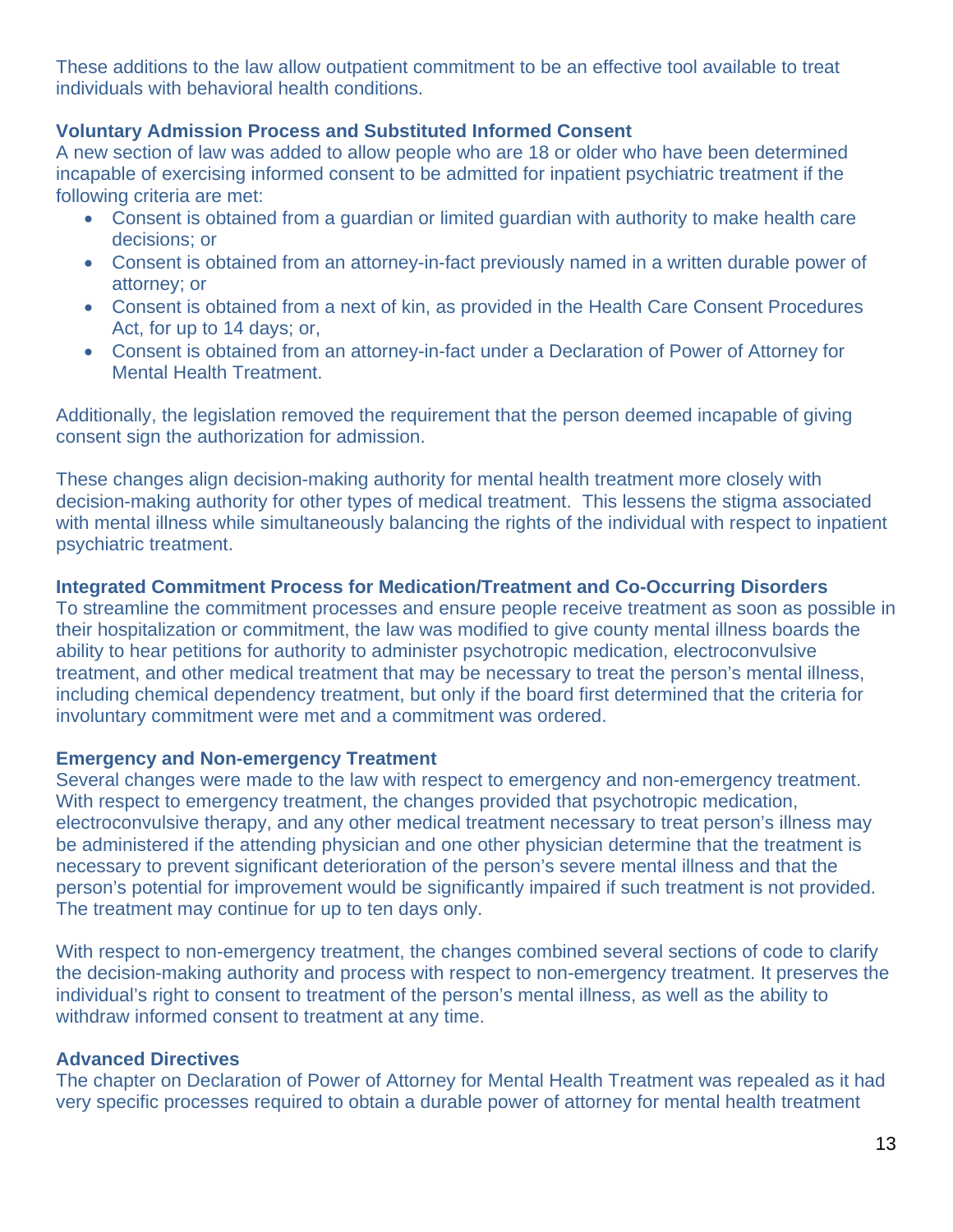decisions. Some of the requirements had proven to be onerous to meet, and as a result, this tool was used very infrequently. Also, many individuals choose to deal with health care decision-making as a whole and not separate out mental health treatment decisions from all other medical treatment decision-making. The durable power of attorney law was also amended to clarify that it may authorize the attorney-in-fact to consent to, reject, or to withdraw consent for health care, including any care, service, or procedure to maintain, diagnose, or treat a person's physical or mental condition.

#### **Electronic Filing**

Several changes were made to the service of process sections pertaining to the hearings procedures. The changes bring the law up to date with respect to advances in technology and current practice.

#### **2013 LEGISLATIVE SESSION**

The 2013 legislative action looks to make the following policy improvements.

#### **Involuntary Treatment within Jails**

Permit jails to involuntarily treat prisoners with psychotropic medication. This would allow a prisoner to be involuntarily treated with psychotropic medication if it is determined that the prisoner suffers from a severe mental illness, which is likely to improve with treatment, and that without treatment the inmate poses a likelihood of serious harm to self or others.

#### **Qualified Mental Health Professionals**

Modify the definition of qualified mental health professionals (QMHPs) to include:

- Physician assistants with mental health experience
- Advance practice nurses
- Federal government employees licensed in another state

Similar to the changes made during the 2012 legislative session, these changes will increase access to QMHPs, particularly in rural areas.

#### **Mobile Crisis Team Referrals**

Modify the statute regarding mobile crisis teams allowing a QMHP in a clinic or hospital to refer a person to a mobile crisis team as an alternative to a petition for commitment. Currently, only law enforcement officers can refer a person to a mobile crisis team. This expansion to QMHPs will help ensure individuals receive care in the least restrictive setting appropriate for their care and safety.

#### **Emergency Intervention of Minors**

Revise the statute related to the discharge of minors from inpatient mental health treatment to allow a hold to be placed on the minor if there is a need for emergency intervention. Currently, a parent who consented to the minor's admission has the right to affect an immediate discharge of the minor. The change would allow an exception to this for up to 24 hours when the facility director or attending psychiatrist has probable cause to believe the minor requires emergency intervention and should remain in the facility and initiates a mental illness hold.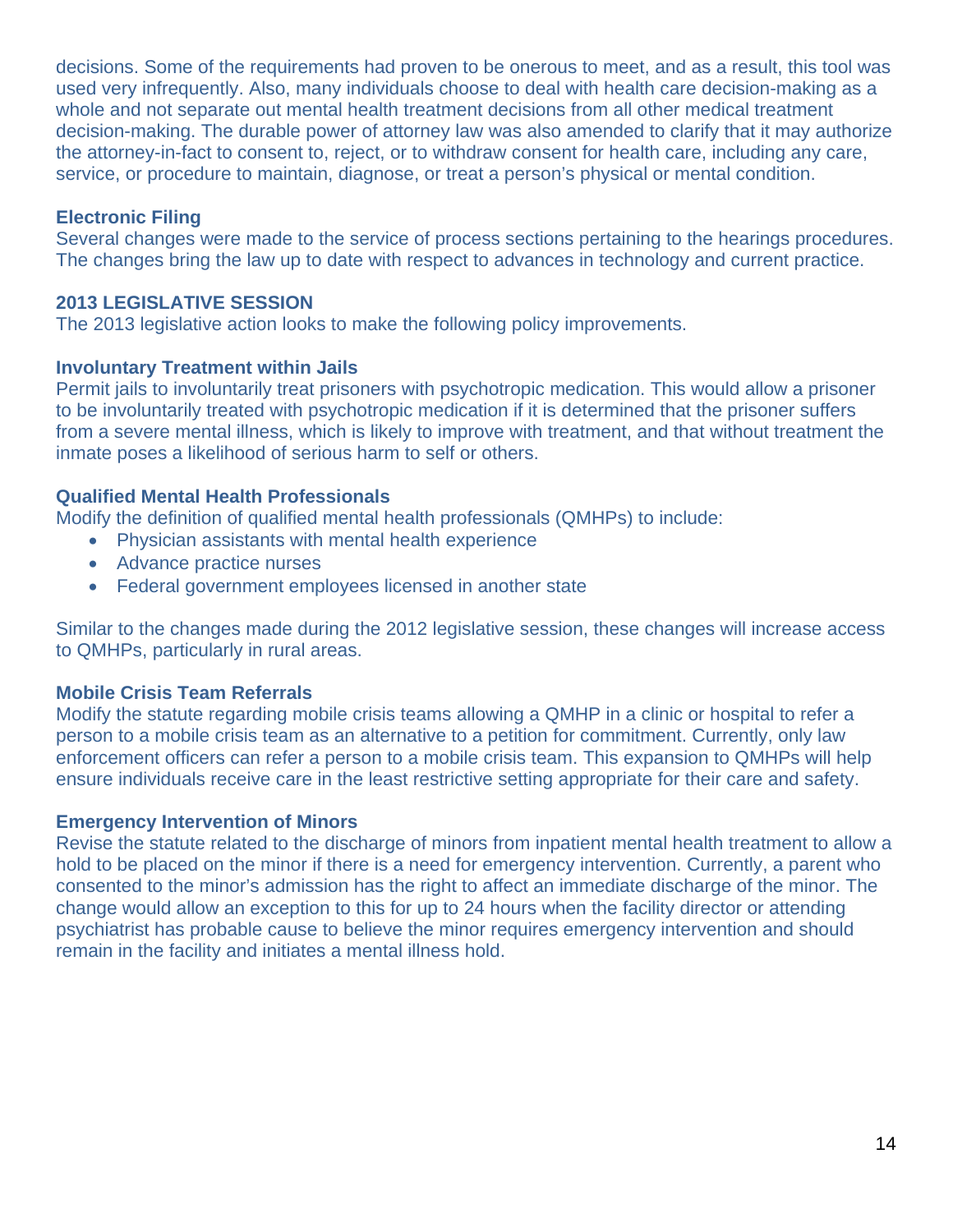**Subcommittee: Essential Services** 

| <b>Name</b>             | <b>Affiliation</b>                                                                 |
|-------------------------|------------------------------------------------------------------------------------|
| <b>Nancy Allard</b>     | <b>Unified Judicial System</b>                                                     |
| <b>Phyllis Arends</b>   | <b>NAMI</b>                                                                        |
| <b>Vickie Claymore</b>  | Aberdeen Area IHS Behavioral Health                                                |
| <b>Ric Compton</b>      | Department of Social Services, Human Services Center                               |
| <b>Terry Dosch</b>      | <b>Council of Substance Abuse Directors &amp; Council of Mental Health Centers</b> |
| <b>Shawna Fullerton</b> | Department of Social Services, Division of Community Behavioral Health             |
| Amy Iversen-Pollreisz   | <b>Department of Social Services</b>                                               |
| <b>Robert Kean</b>      | <b>SD Advocacy Services</b>                                                        |
| Kim Malsam-Rysdon       | <b>Department of Social Services</b>                                               |
| <b>Betty Oldenkamp</b>  | <b>Lutheran Social Services</b>                                                    |
| <b>Tom Stanage</b>      | <b>Lewis &amp; Clark Behavioral Health</b>                                         |
| Dr. Matt Stanley        | <b>Avera Behavioral Health</b>                                                     |
| <b>Brenda Wood</b>      | City/County Alcohol and Drug Program                                               |

The Essential Services Subcommittee drafted definitions for each of the essential services, including service examples in each area. However, it's important to note that the list of examples is not an exhaustive list. In addition to drafting the essential services definitions, the subcommittee also identified target populations and recommendations for each essential service.

In order to establish recommendations around the essential services, subcommittee members reviewed multiple data sources to assess current service availability and conducted a gap analysis. A breakout of current essential service availability by region was particularly useful in identifying areas lacking critical services. For example, Region 2, which encompasses the central part of South Dakota, does not have any detox services and only one safe room bed. The subcommittee determined this level of crisis intervention service was inadequate for the area.

Some of the key areas discussed by the subcommittee regarding the definitions and recommendations are listed below.

#### **Primary prevention**

Definition: Primary prevention services help prevent the onset of use/misuse of alcohol and drugs and promote mental health. Examples include school-based prevention/promotion, suicide prevention, education through primary care services, and anti-stigma education*.* 

#### Discussion points:

- Should be based on evidence-based programs/promising practices
- Are often targeted at youth through school-based programs
- Suicide prevention activities should be included along with mental health promotion curriculums
- Education through primary care can be an effective primary prevention strategy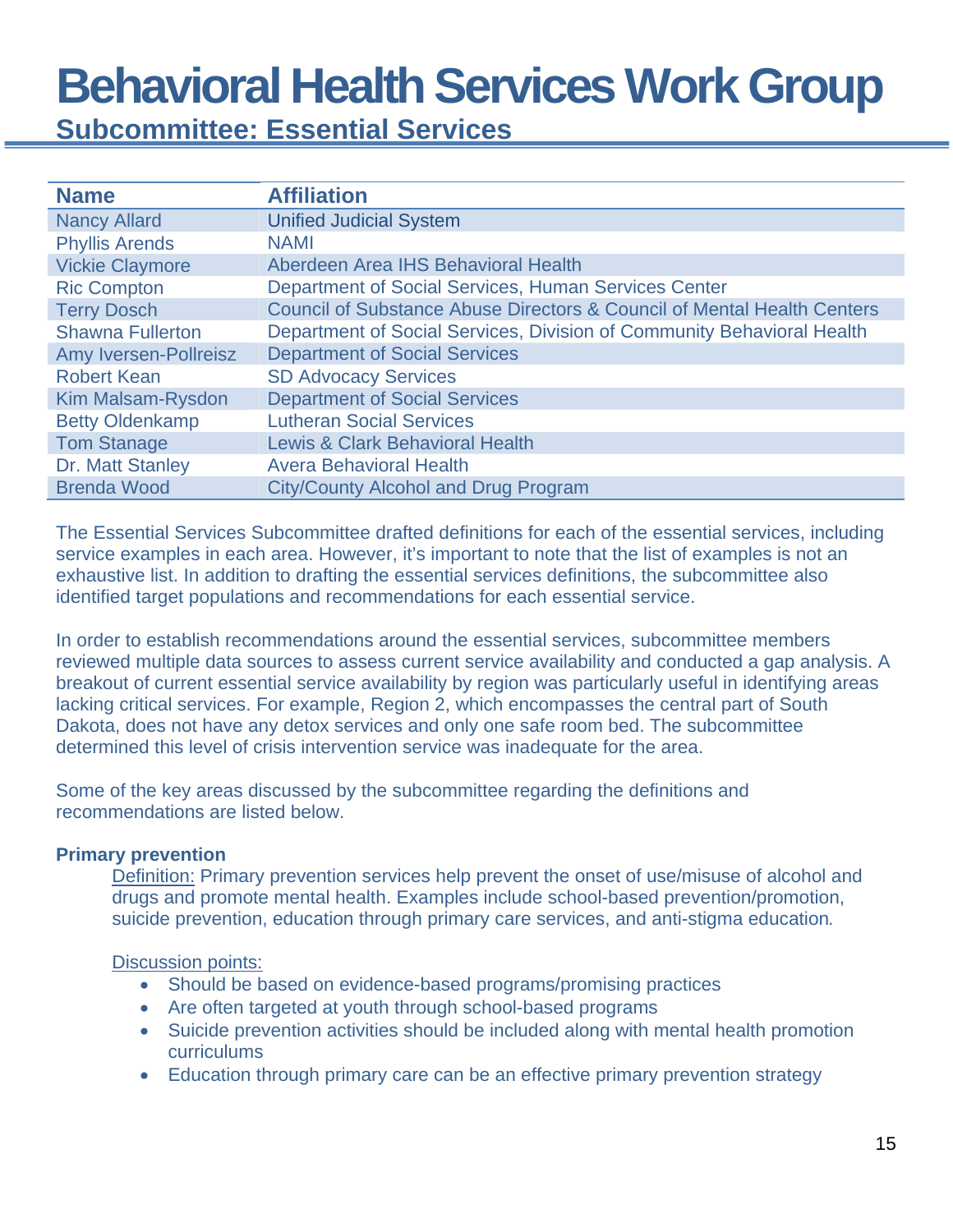Evidence-based primary prevention services are currently provided in several parts of the state; continuation and expansion of these services should be supported by community coalitions

The subcommittee recognized that prevention services are most effective when they are promoted and supportive by communities. Current primary prevention services are supported in this manner. Existing state-level resources should also be aligned to support the development of community coalitions.

#### **Early intervention services**

Definition: Early intervention services identify and support individuals who are identified as having minimal but detectable signs or symptoms foreshadowing substance use and/or mental health disorders, but who do not currently meet diagnostic criteria that would indicate a need for treatment. Also includes linking individuals to further assessment services and/or other needed services and supports. Examples include:

- Screening/brief intervention in early childhood, school, and primary care settings
- Education services to children/youth in school settings
- Education to parents of at-risk youth
- Linkages to assessment and referral, and linkages to other services and supports

#### Discussion points:

- Critical to identify individuals who are having minimal signs or symptoms that foreshadow substance use/mental health disorders
- Screening and brief intervention are part of early intervention
- Linkages to assessment services and other services and supports are an important component

Since there is not a formal mechanism in place for early intervention services within schools, partnerships between schools, early childhood providers, and substance use/mental health providers should be encouraged to create a framework for screenings and risk assessment of substance use/mental health issues.

#### **Recovery supports**

Definition: Recovery supports are non-clinical assistance and support services provided to individuals with substance use and/or mental health problems aimed at assisting them in achieving long-term recovery. Examples include:

- Peer-based services (including survivor outreach for family members who have experienced a loss due to suicide)
- Support services to support the chronic nature of substance use/mental health problems (geared at keeping people engaged after completion of more formal treatment services)
- Support services targeted to individuals who have been in inpatient levels of care (geared at handling environmental issues as they transition to community settings)

#### **Discussion points:**

- Include non-clinical assistance and support services to assist individuals in achieving long-term recovery
- These services are typically peer-based

Because the availability of recovery support services is currently limited, focus should be on raising awareness of and connecting people with available services.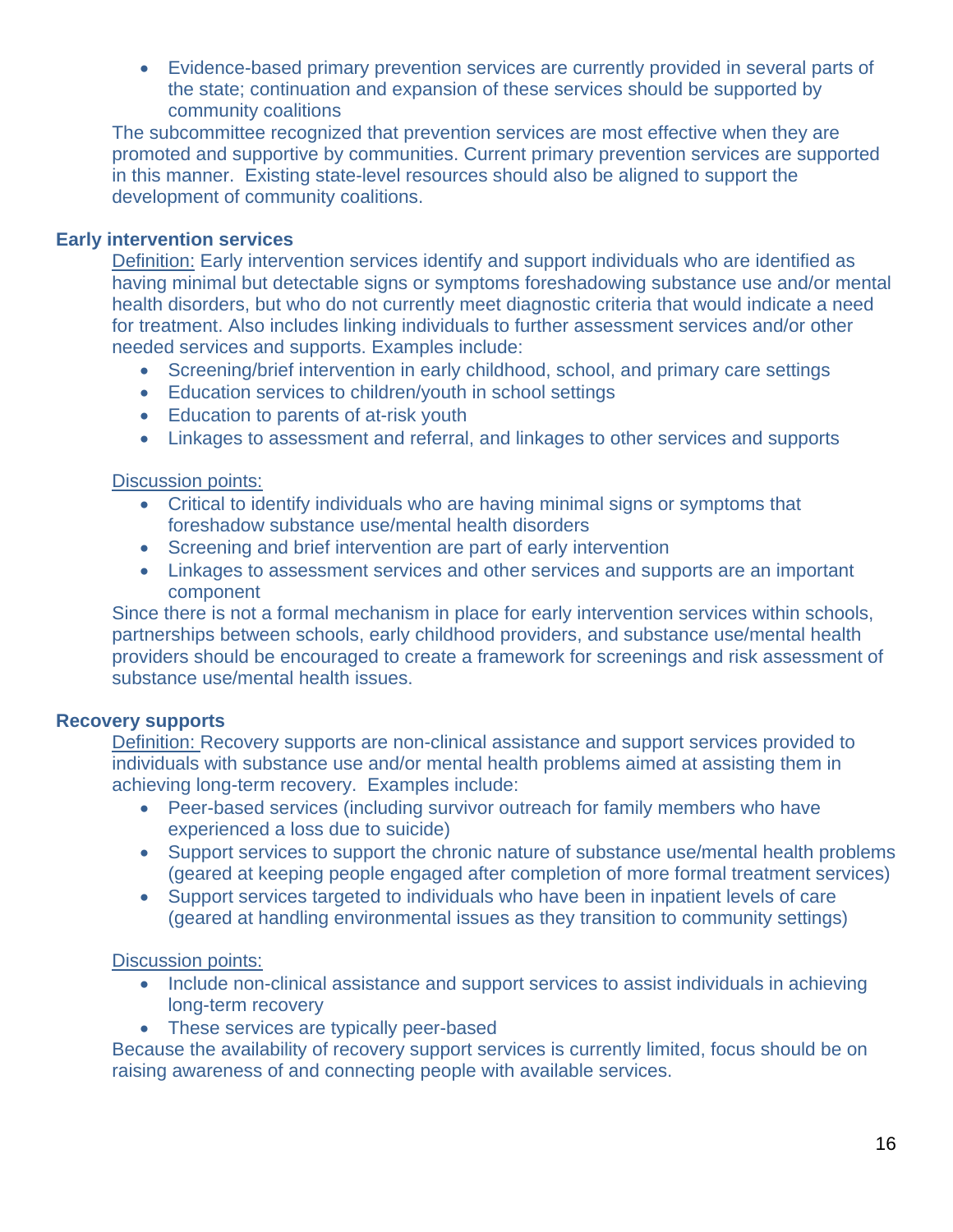#### **Assessment and referral**

Definition: Assessment & referral refers to the information gathering process to determine need for behavioral health treatment and other services and supports and assistance to access needed services.

#### Discussion points:

- Importance of initial assessment as well as ongoing assessment
- Need for sharing of assessment information to reduce duplication
- Targeted at individuals seeking state-funded services

The subcommittee felt it was important to create integrated assessment services for substance use and mental health providers. Therefore, the group recommends supporting the development of an integrated set of criteria that should be included during the initial assessment process.

#### **Community crisis intervention**

Definition: Community crisis intervention provides immediate, community-based responses to individuals at risk of harm to themselves or others which includes basic assessment and provision of a safe environment on a short-term basis. Examples include:

- Mobile crisis
- Crisis care centers
- Safe rooms
- Detoxification services (non-medically managed)

#### Discussion points:

- Regular (non-medically managed) detoxification services should be part of this service and available in every region
- Should be driven by risk

The recommendations support an expansion of behavioral health crisis intervention services, including detoxification service to currently underserved areas. In addition, subcommittee members recommend expanding, law enforcement Crisis Intervention Training and incorporating mental health first-aid training into the law enforcement training academy.

#### **Care coordination**

Definition: Care coordination is the coordination of treatment and other services and supports on an individual and/or family basis to ensure individuals and/or families receive needed services. This includes skill development around employment and links to employment supports.

Discussion points:

- Should include more than just linking people to services- active role in coordinating care
- Not appropriate for all behavioral health clients- driven by the level of impairment and/or multiple agency involvement
- Intensity should vary depending on the needs of each individual/family

Because these services are not currently available within the substance abuse treatment area, the subcommittee prioritized defining the population within this area that should receive such services. Subcommittee members also discussed the importance of ensuring that care coordination services are individualized, and have a recovery goal.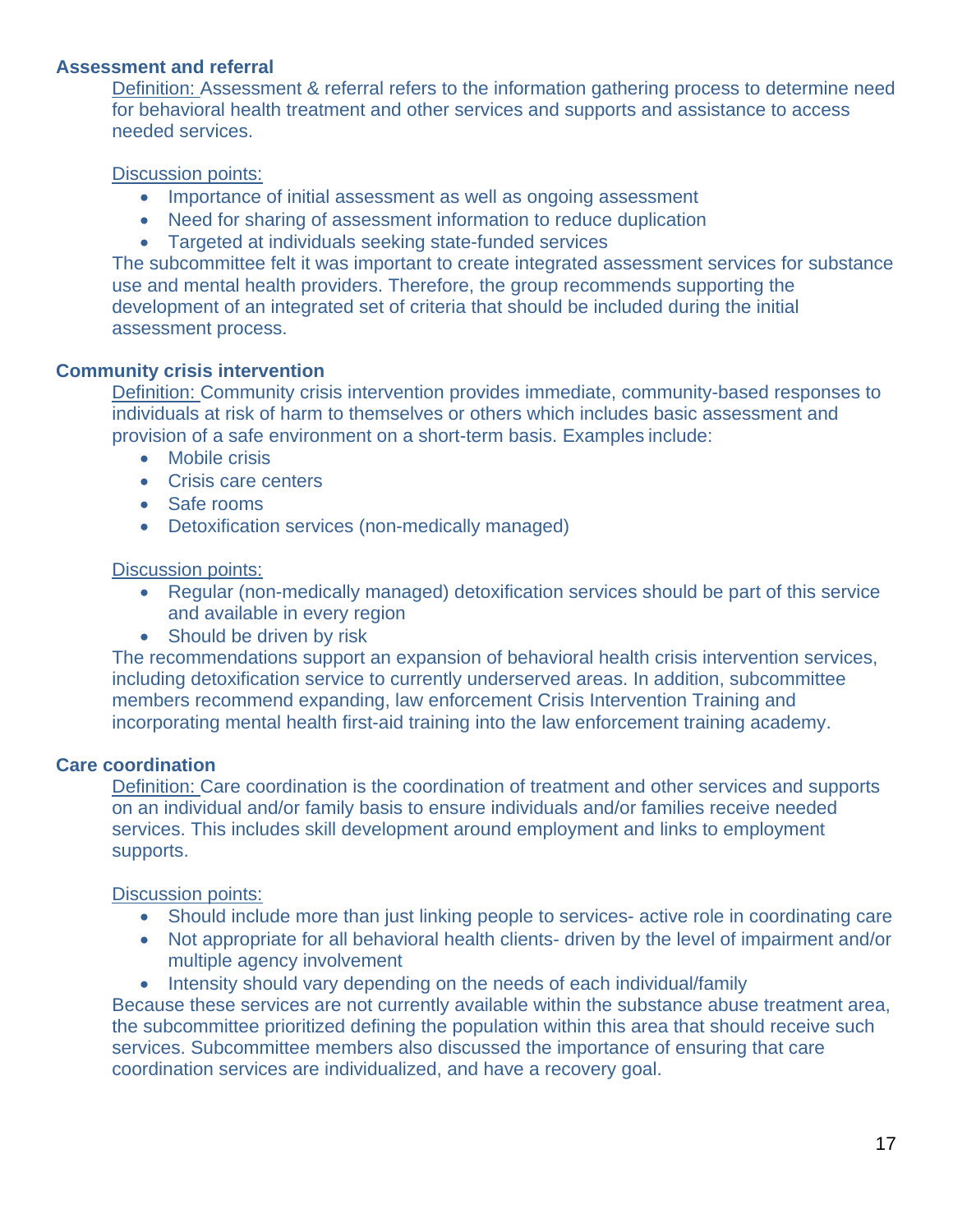#### **Supported living services**

Definition: Supported living services provide assistance and supportive services on an individual or congregate basis to help people with behavioral health needs live as independently as possible. Examples include:

- Supported housing –individual contacts to ensure housing stability and personal safety
- Halfway houses
- Home health and environmental and personal care supports
- Basic living supports includes direct support services offered through CARE (Comprehensive assistance with recovery and empowerment) and IMPACT (Individualized mobile programs of assertive community treat)
- Group home supports for adults with severe mental illness
- Specialized long-term care supports –highest level of supervision (assisted living, nursing facility); psychosocial rehabilitation
- Medication management services
- Treatment foster care

#### Discussion points:

- Should include things such as supported housing, basic living supports, psychosocial rehabilitation, and medication management
- Should not require failure in other settings in order to qualify for these services
- Eligibility for these services should be based on both diagnostic and functional **limitations**
- Currently these services aren't geared for transition-age youth so this is a significant need

The recommendation in this area focuses on services to support transition-age youth, particularly those young adults moving from children's long-term placements to community services. In addition, subcommittee members recommended a review of environmental and personal care support services to ensure they are available to ensure housing and personal safety for individuals with behavioral health needs.

#### **Inpatient specialty services**

Definition: Inpatient Specialty Services are distinct, medically managed services provided on a temporary basis for an expressed diagnosis. Examples include:

- Psychiatric hospital in-patient
- Chemical dependency inpatient
- Psychiatric residential treatment facilities for youth under 21
- Medically managed detoxification services

#### Discussion points:

- Medically managed detoxification services should be included in this category
- Services driven by diagnosis and medical need for this level of care and individuals identified as needing inpatient services should not be able to be served in less restrictive settings
- Development of less restrictive options should be prioritized

Subcommittee members agreed that while these services are an important component of the behavioral health system of care, any new resources should be focused on less restrictive, community-based services. Therefore, the recommendation in this area is that there should be no additional investment of state funding into inpatient specialty services for increased capacity.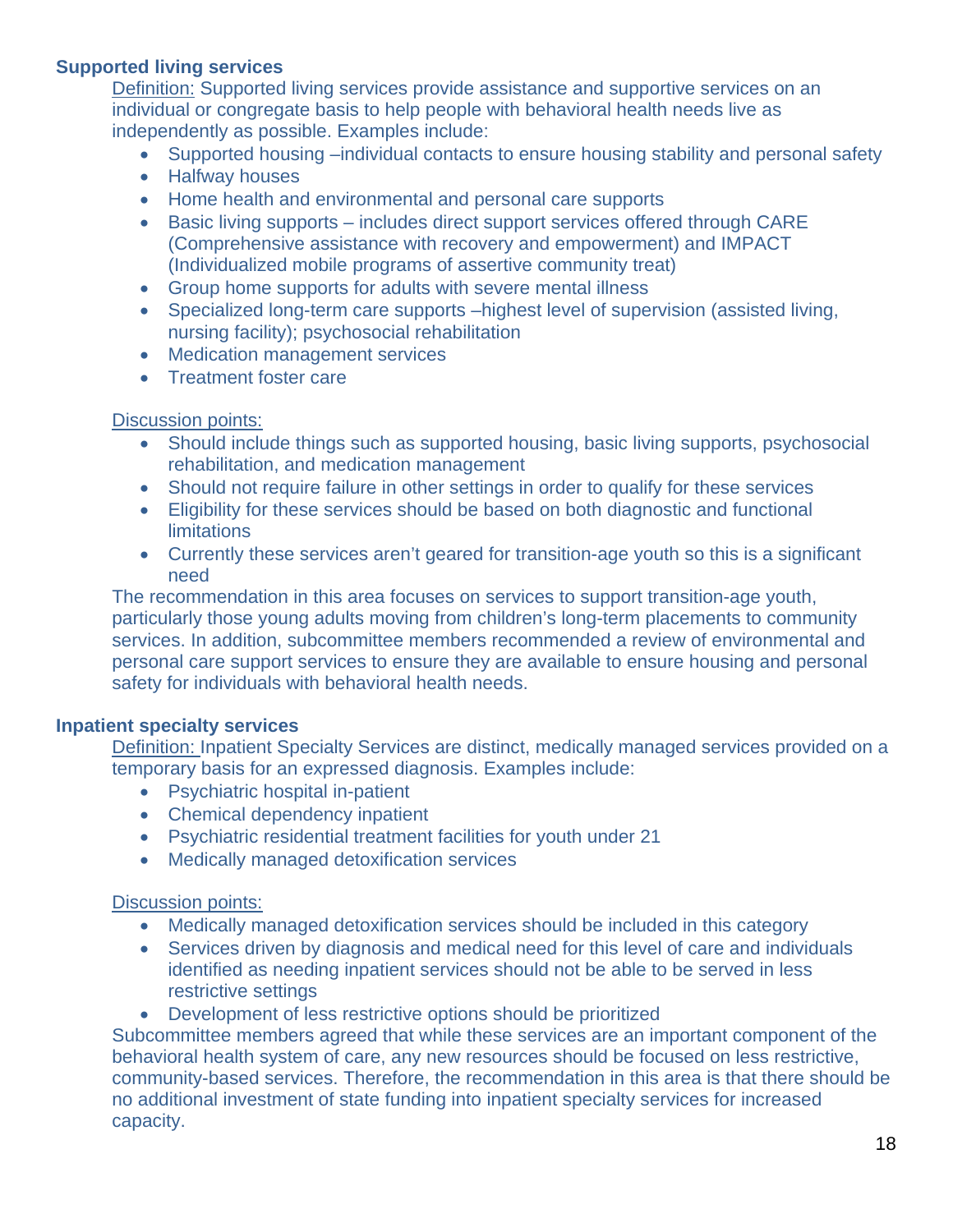#### **Outpatient specialty services**

Definition: Outpatient specialty services are individualized, nonresidential therapeutic services provided on an as needed basis to treat an expressed diagnosis. Examples include:

- Day treatment services
- Group, individual and family therapy
- Psychiatry
- Psychology
- Health homes
- Assertive community treatment

#### Discussion points:

- Services should be driven by diagnosis but should also take into consideration other risk factors
- Data should be used to develop core outcome measures that can inform service delivery by region

Because evidence-based assertive community treatment programs have been effective in the treatment of behavioral health disorders, the subcommittee supported a recommendation of expanding these services to regions where they are currently unavailable

#### **Family support**

Definition: Family support provides flexible services and supports to families of individuals with behavioral health needs to help them meet the needs of their family member.

#### Discussion points:

- Currently not an available service within the behavioral health system, however, there is a model in place within the developmental disabilities system
- Must have a family member with behavioral health needs in order to qualify
- Must demonstrate that they can't meet their family member's need on their own and assistance would enable them to help their family member
- Should include flexible funds but should not have strict criteria for what can be supported with such funding

As a starting point in this area, the subcommittee recommended a work group be created to look at the development of family support coordinator services as part of children's behavioral health services. The subcommittee discussed that these types of supports are also needed for adults and consideration of expansion to adult services should be considered.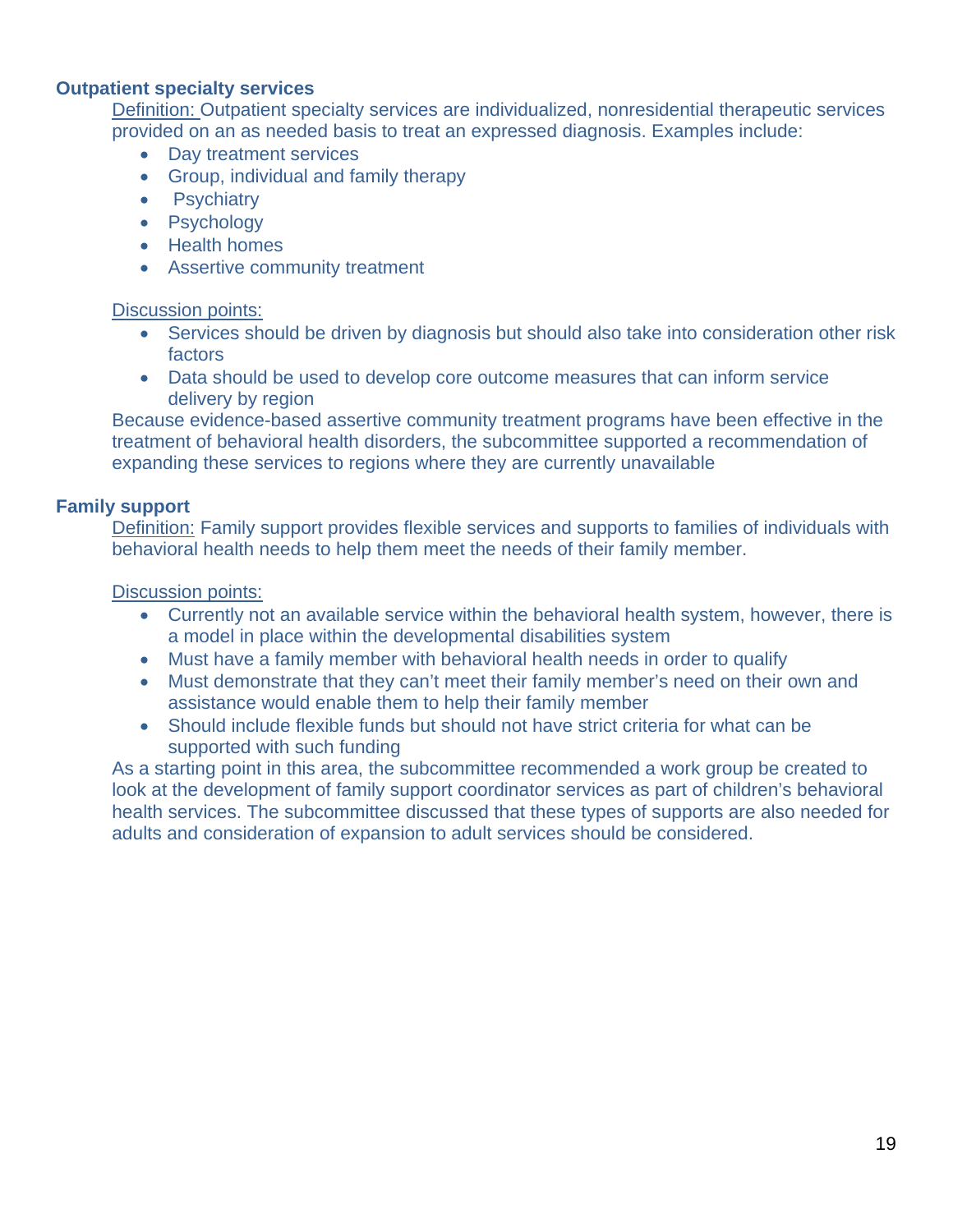**Final Recommendations: Essential Services** 

#### **1. Primary prevention**

- Prioritize the expansion of primary prevention services to those evidence-based programs/promising practices that are effective in SD and ensure community coalitions, schools, etc. are aware of these resources.
- Support the development of community coalitions by aligning existing staff and budgetary resources towards this effort.

#### **2. Early intervention**

 Encourage community partnerships between schools, early childhood providers, and substance use and mental health providers to begin creating the framework for schoolbased screening, risk assessment, and early intervention with an emphasis on effective programs and practices already occurring.

#### **3. Recovery supports**

 Develop mechanisms to assist people in identifying the recovery supports currently available, for example using current resources such as Aging and Disability Resource Connections and Prevention Resource Centers.

#### **4. Assessment & Referral**

 Support the creation of an integrated assessment process for state-funded services at Certified Mental Health Centers and accredited substance abuse providers. Ensure behavioral health assessments across all providers are criteria based.

#### **5. Community Crisis Intervention**

- Support the development of state-county partnerships to sustain existing services and provide additional detox and crisis intervention services.
	- o Expand detox services in Region 2 and behavioral health crisis intervention in Region 4.
	- o Expand Crisis Intervention Training for law enforcement in Regions 2, 3, and 4.
	- o Provide mental health first-aid training to attendees of the state law enforcement training academy.
	- o Consider additional services needed in regions to ensure effective use of community crisis intervention services.

#### **6. Care Coordination**

- Define the population that should receive care coordination services and develop such services within substance abuse treatment.
- Ensure care coordination services are based on individualized outcomes and have recovery as the goal.
- Determine if and how care coordination can be expanded to additional populations.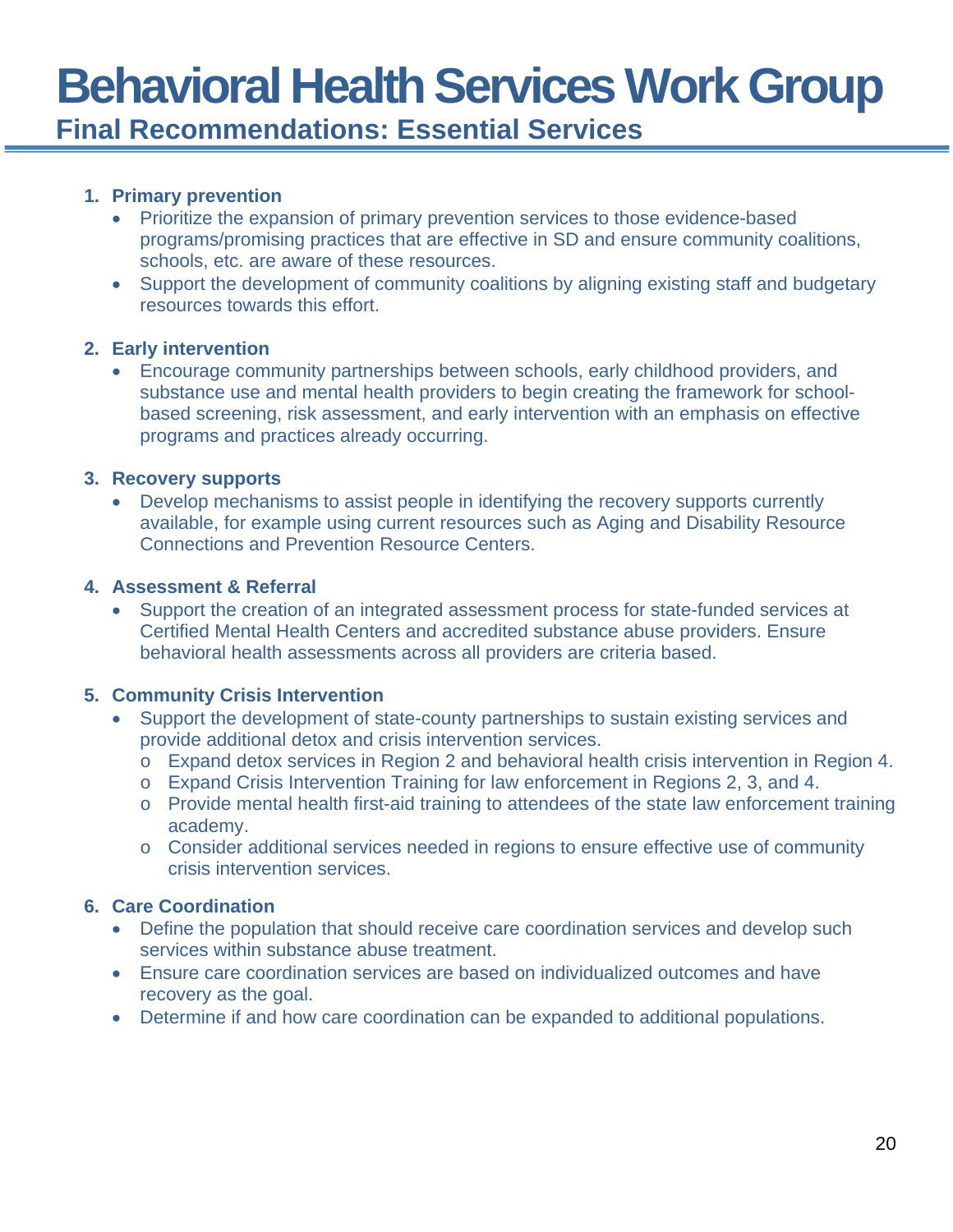#### **7. Supported Living Services**

- Develop supervised supported housing services for transition-age youth.
- Review current environmental and personal care support services.
- Determine how to expand these services to ensure housing stability and personal safety.

#### **8. Inpatient Specialty Services**

- No additional investment of state funding into inpatient specialty services for increased capacity.
- Continue analysis of current beds and modify their use in response to needs.

#### **9. Outpatient Specialty Services**

- Ensure existing assertive community treatment services are effective and meet fidelity measures.
- Develop assertive community treatment in region 2 and region 3 and develop specific tribal/IHS assertive community treatment.
- Increase access to outpatient substance use services in uncovered areas (may include transportation services).
- Increase accountability by using existing data sets to develop core outcome measures that can inform service delivery by region.

#### **10. Family Support**

- Establish a work group to look at the development of family support coordinator services as part of children's behavioral health services.
- Ensure the assessment process includes the identification of resources within the family.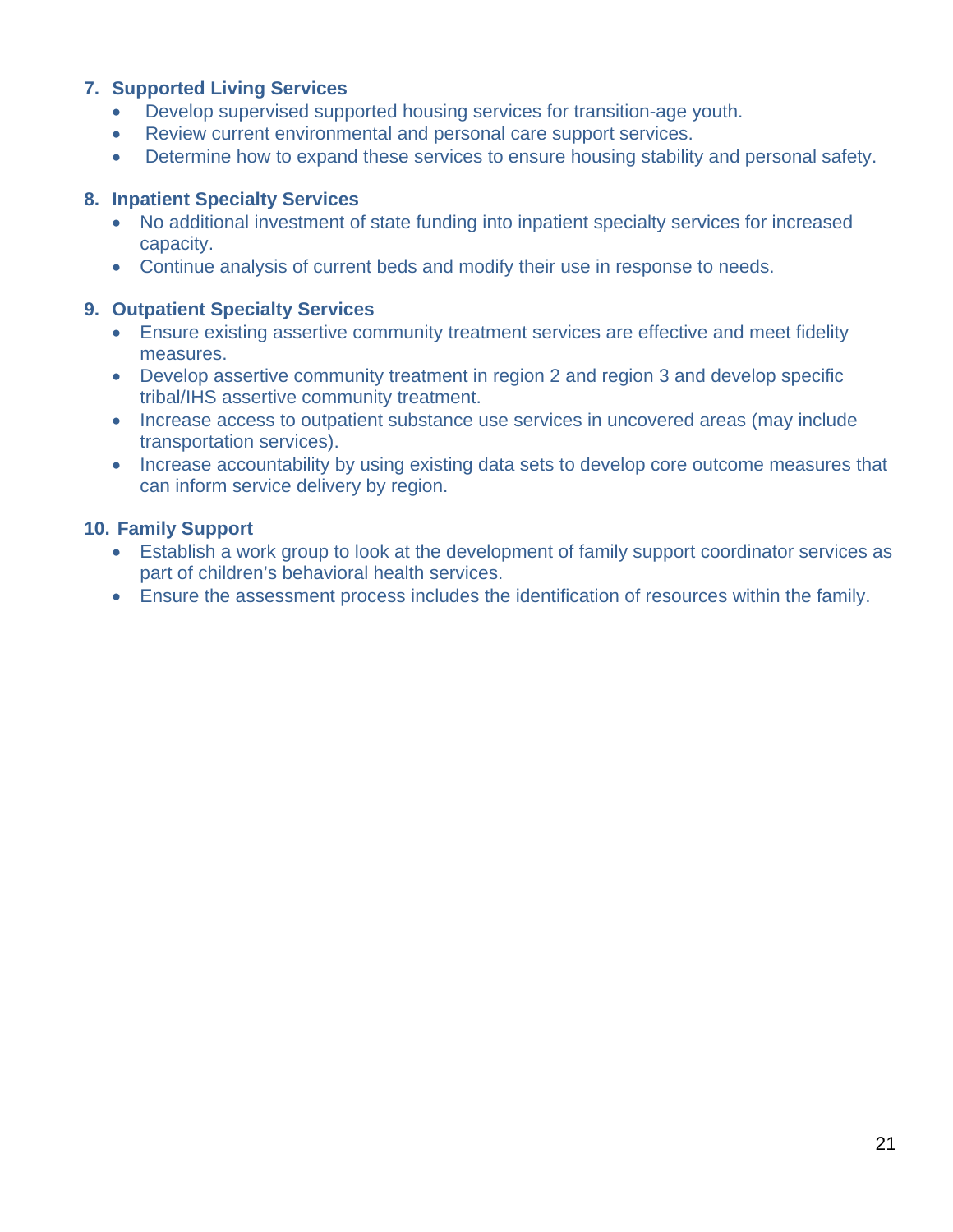**Subcommittee: Geriatric Services** 

| <b>Name</b>                  | <b>Affiliation</b>                                                |
|------------------------------|-------------------------------------------------------------------|
| <b>Judy Carroll</b>          | Department of Social Services, Human Services Center              |
| <b>Mark Deak</b>             | <b>SD Healthcare Association</b>                                  |
| <b>Anita Dunham</b>          | <b>Rapid City Regional Hospital</b>                               |
| <b>Melissa Gale</b>          | <b>Avera St. Benedict Health Center</b>                           |
| <b>Rep. Bernie Hunhoff</b>   | South Dakota House of Representatives                             |
| Sen. Jean Hunhoff            | <b>South Dakota Senate</b>                                        |
| <b>Amy Iversen-Pollreisz</b> | <b>Department of Social Services</b>                              |
| Jeremy Johnson               | Department of Social Services, Human Services Center              |
| <b>Marilyn Kinsman</b>       | Department of Social Services, Division of Adult Services & Aging |
| <b>Steve Lindquist</b>       | <b>Avera Behavioral Health Services</b>                           |
| <b>Rep. Nick Moser</b>       | <b>South Dakota House of Representatives</b>                      |
| <b>Shawn Nills</b>           | <b>Community Counseling Services</b>                              |
| <b>Ken Senger</b>            | SD Association of Healthcare Organizations                        |
| Dr. Ramesh Somepalli         | Department of Social Services, Human Services Center              |
| <b>Bob Stahl</b>             | <b>Department of Health</b>                                       |
| <b>Tom Stanage</b>           | <b>Lewis &amp; Clark Behavioral Health</b>                        |
| <b>Steve VandeKop</b>        | <b>Prairie Homes Assisted Living</b>                              |
| <b>Pam VanMeeteren</b>       | Department of Social Services, Human Services Center              |
| Dr. Vickie Walker            | Department of Social Services, Human Services Center              |
| <b>Ginger Wells</b>          | <b>Good Samaritan Society</b>                                     |

Geriatric Services subcommittee members received input from numerous stakeholders that pointed to a growing trend of dementia-related healthcare needs among the state's senior population. This trend is leading to an increased need for behavioral health training among healthcare staff and additional capacity for patients with dementia and short-term behavioral health needs.

Subcommittee members examined a number of complications and mitigation tactics relative to this growing need. They included:

- Increasing demand for behavioral health services among geriatric population
- Inappropriate long-term placement of people with short-term psychiatric treatment needs
- Overuse of the Human Services Center for short-term geriatric psychiatric treatment needs
- Inability of Human Services Center to discharge geriatric patients to less-restrictive environments
- Nursing care capacity
- Psychiatric consultation and behavioral support for nursing facilities
- Behavioral health focused programs within nursing facilities
- Medicaid add-on pay options for behavioral health services and staffing
- Hospital admissions processes
- Nursing home occupancy rates
- State hospital/nursing home admittance regulations
- Geropsychiatric services throughout the Midwest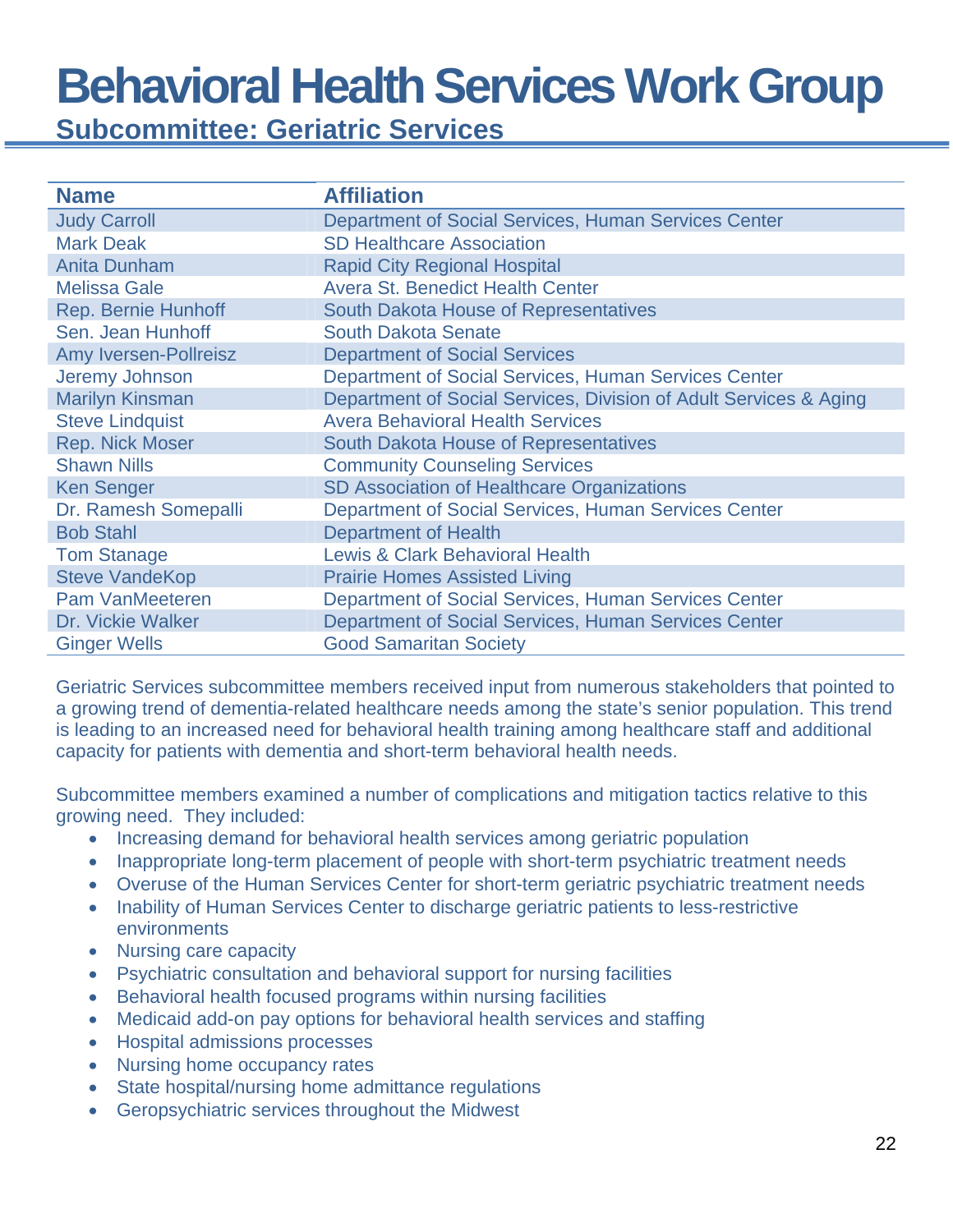## **Behavioral Health Services Work Group Final Recommendations: Geriatric Services**

- 1. Reduce inappropriate admissions by developing the capacity for the Human Services Center (HSC) to provide psychiatric review/consultation to nursing facilities to assist them with challenging behaviors/behavioral health issues.
- 2. Modify the intake process at HSC and develop the capacity to allow senior individuals to be admitted directly to a geriatric unit, possibly having a designated geriatric admission unit.
- 3. Similar to the state's adolescent placement review, develop a referral process/application for long-term placements at HSC, and ensure the purpose of HSC is acute/emergency care. Ensure consistency between HSC, Avera, and Rapid City Regional.
- 4. Coordinate with the Department of Health (DOH) and others to provide education/training for nursing facilities. Training should be comprehensive and include:
	- Appropriate responses to challenging behaviors/behavioral health issues
	- Provide re-education on basic nursing facility requirements
	- Provide information on the Center for Medicare and Medicaid (CMS) initiative regarding decreasing the use of psychotropic Medication for dementia
	- Explain changes regarding the moratorium on nursing home beds
- 5. Develop the capacity to better serve individuals with dementia and challenging behaviors in community nursing homes. Consider utilizing the Canistota mental illness program model.
- 6. Recognize assessment as an essential service.
- 7. Consider statute change allowing HSC to establish capacity limits to avoid geriatric overflow into the general admission units and eliminate HSC's financial responsibility if capacity is not available at HSC.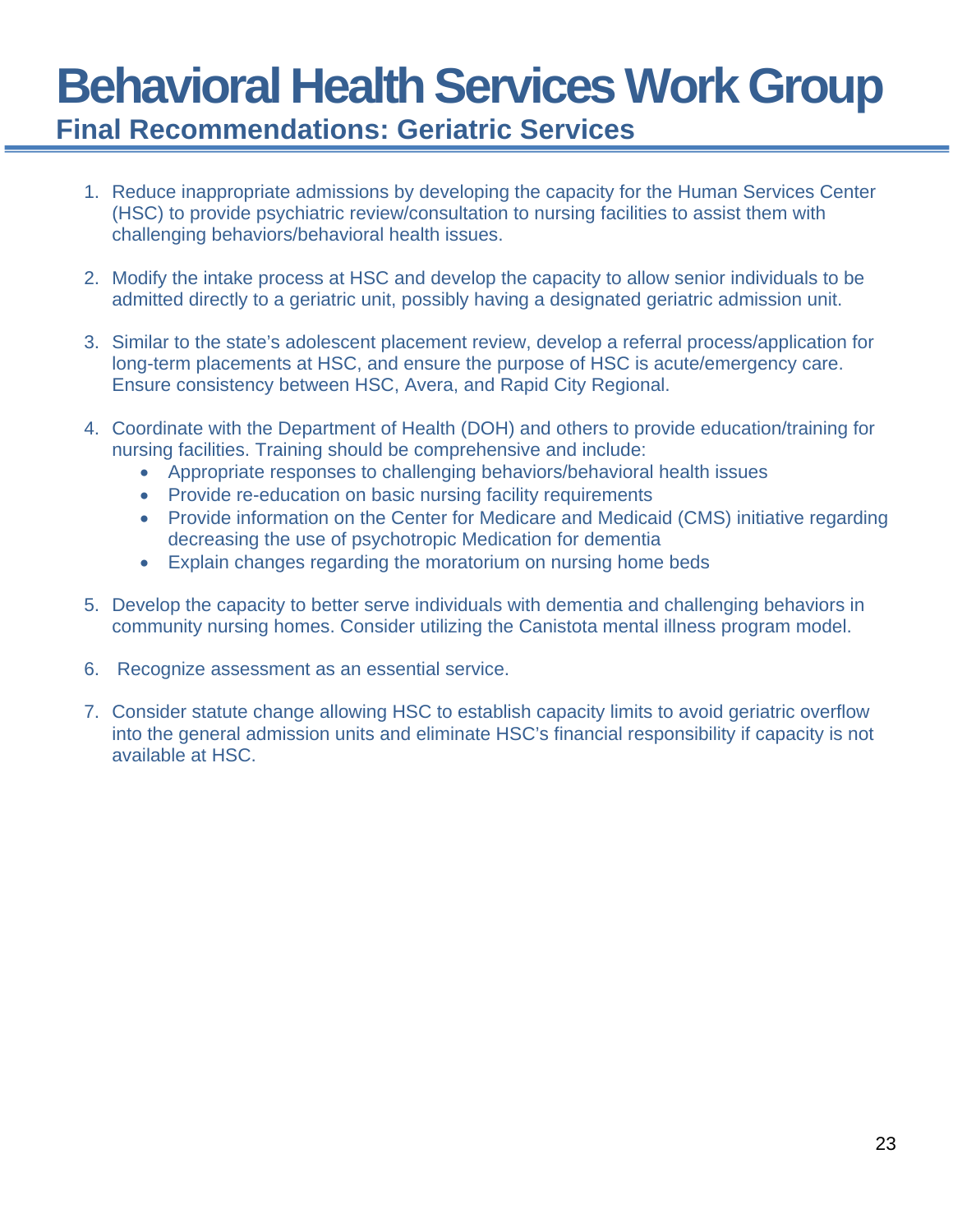**Subcommittee: Prevention Services** 

| <b>Name</b>                       | <b>Affiliation</b>                                                                                               |
|-----------------------------------|------------------------------------------------------------------------------------------------------------------|
| <b>Linda Ahrendt</b>              | Department of Health, Office of Health Promotion                                                                 |
| <b>Lee Axdahl</b>                 | Department of Public Safety, Office of Highway Safety                                                            |
| <b>Erika Batcheller</b>           | <b>Face It TOGETHER Sioux Falls</b>                                                                              |
| Donna Brown                       | <b>Southern Plains Behavioral Health Services</b>                                                                |
| Sen. Joni Cutler                  | <b>South Dakota Senate</b>                                                                                       |
| <b>Sandy Diegel</b>               | John T. Vucurevich Foundation                                                                                    |
| <b>Terry Dosch</b>                | South Dakota Council of Substance Abuse Directors, Inc. &<br>South Dakota Council of Mental Health Centers, Inc. |
| <b>Shawna Fullerton</b>           | Department of Social Services, Division of Community Behavioral<br><b>Health</b>                                 |
| Dodi Haug                         | Human Service Agency NE Prevention Resource Center                                                               |
| Amy Iversen-Pollreisz             | <b>Department of Social Services</b>                                                                             |
| Timothy R. Johns                  | Johns & Kosel, Prof. LLC                                                                                         |
|                                   | <b>Attorneys at Law</b>                                                                                          |
| <b>Janet Kittams-Lalley</b>       | <b>Helpline Center</b>                                                                                           |
| Sara McGregor-Okroi               | <b>Aliive-Roberts County</b>                                                                                     |
| Dr. Timothy M. Mitchell           | <b>Rapid City School District</b>                                                                                |
| Kristi "Cricket" Palmer           | <b>SD National Guard</b>                                                                                         |
|                                   | <b>Drug Demand Reduction Program</b>                                                                             |
| <b>Stephanie Schweitzer-Dixon</b> | Front Porch Coalition, Inc.                                                                                      |
| <b>Kari Senger</b>                | <b>Department of Education</b>                                                                                   |
|                                   | <b>Office of Coordinated School Health</b>                                                                       |
| <b>Cecelia Spotted Tail</b>       | <b>Rosebud Sioux Tribe</b>                                                                                       |
| <b>Gib Sudbeck</b>                | <b>Department of Social Services</b>                                                                             |
|                                   | <b>Prevention Program</b>                                                                                        |
| <b>Gary Tuschen</b>               | <b>Carroll Institute</b>                                                                                         |

The Prevention Subcommittee began their work with an overview of current prevention initiatives within behavioral health. South Dakota has targeted substance abuse prevention activities under a federal grant that focuses on underage drinking and binge drinking.

Several community coalitions have been created as part of this project, and primary prevention activities and school-based curriculums are in place. While significant work has occurred within primary prevention, it has not focused on mental health aspects often referred to as mental health promotion. The only prevention activity on the mental health side has been through a federal suicide prevention grant. This grant also supported the development of community coalitions, as well as significant training efforts around suicide prevention. As part of information sharing, the subcommittee also learned about the current data sources within prevention.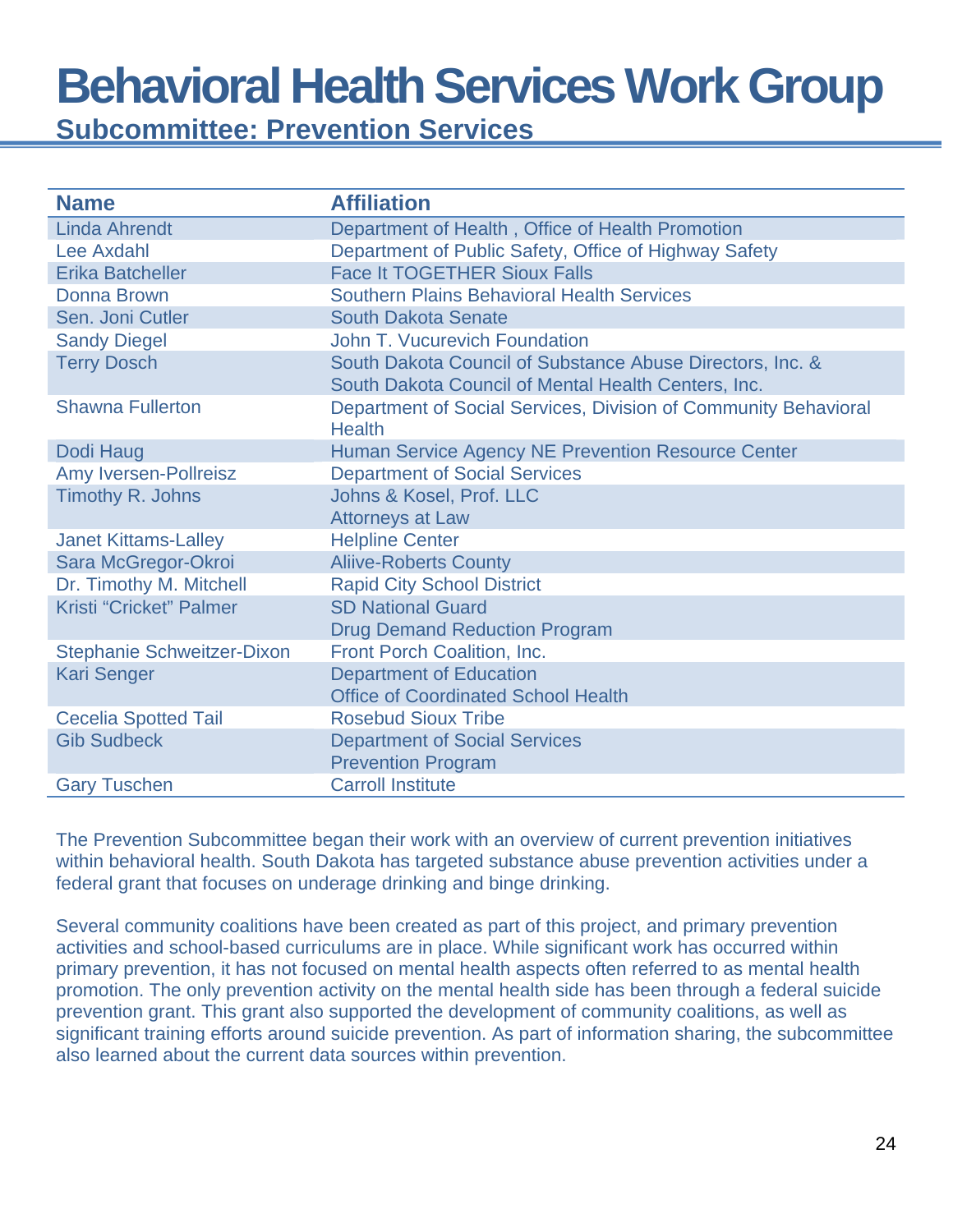As a result of those discussions, Subcommittee members crafted a strategic plan which includes the following vision statement, mission statements, and goals. To see the strategic plan in its entirety, visit dss.sd.gov/behavioralhealthservices/index.asp.

#### **Vision**

South Dakota communities working together to promote behavioral health and wellness across the lifespan

#### **Mission**

Create and sustain a statewide prevention system promoting behavioral health and preventing mental and substance use disorders through evidence-based programs/promising practices.

#### **Goals**

 **Ensure access to a prevention system to support behavioral health and wellness and reduce substance use disorders** 

Goal 1 focuses on developing, implementing, and sustaining primary prevention services, early intervention strategies, and recovery supports. While previous prevention activities were tied to federal funding that only supported primary prevention, the subcommittee determined it is critical to have a full continuum of prevention services, including early intervention, connections to treatment services, and recovery support services as they will assist individuals in sustaining long-term recovery.

 **Improve behavioral health through evidence-based programs/promising practices as determined by community needs** 

Goal 2 stresses the importance of utilizing evidence-based practices and includes strategies that will identify those evidence-based programs/promising practices that are effective in rural states like South Dakota. The programs/practices should also align with needs of each community. Once such programs and practices are identified, efforts to assist communities in implementation will be conducted.

 **Foster alignment of prevention strategies at a state level and systems integration at the regional and local levels** 

Goal 3 identifies coordination and enhancement of prevention policies, programs, and practices at the state level as a needed component. Because prevention activities are supported and funded across multiple state government agencies, it will be important to align those efforts to eliminate duplication and integrate programming. A well-coordinated state system will help communities develop a well-coordinated system at the local level.

 **Measure behavioral health outcomes of evidence-based programs/promising practices** 

To determine if prevention programs are effective, Goal 4 requires the development of an evaluation framework and expanded data and evaluation capacity.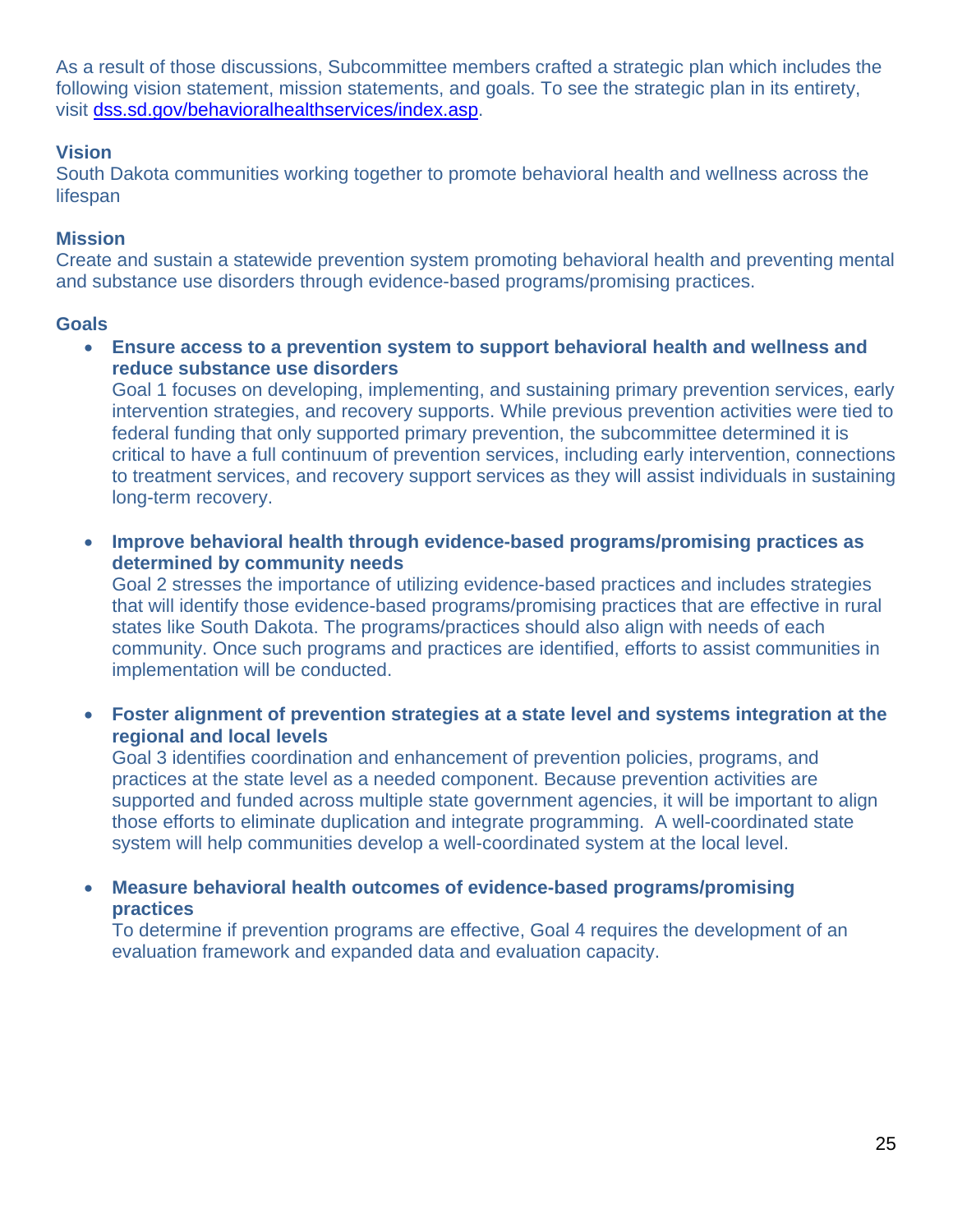### **Behavioral Health Services Work Group Final Recommendations: Prevention Strategic Plan**

- 1. Ensure access to a prevention system to support behavioral health and wellness and reduce substance use disorders.
	- Develop, implement, and sustain primary prevention services by identifying essential prevention services and the population to be served.
	- Develop, implement, and sustain early intervention strategies and the process to link to appropriate services by identifying essential early intervention services and the population to be served, and by developing a process to foster lineage of early intervention services to treatment.
	- Develop, implement and sustain recovery supports by identifying essential recovery supports and the population to be served.
- 2. Improve behavioral health through evidence-based programs/promising practices as determined by community needs.
	- Identify evidence-based programs/promising practices to match community needs.
	- Implement evidence-based programs/promising practices to align with community priorities.
- 3. Foster alignment of prevention strategies at a state level and systems integration at the regional and local levels.
	- Coordinate and enhance prevention policies, programs and practices to align at the state level.
	- Facilitate community development for a comprehensive integrated prevention system.
- 4. Measure behavioral health outcomes of evidence-based programs/ promising practices.
	- Assess state and community needs and identify prevention priorities.
	- Strengthen data and evaluation capacity to measure outcomes.